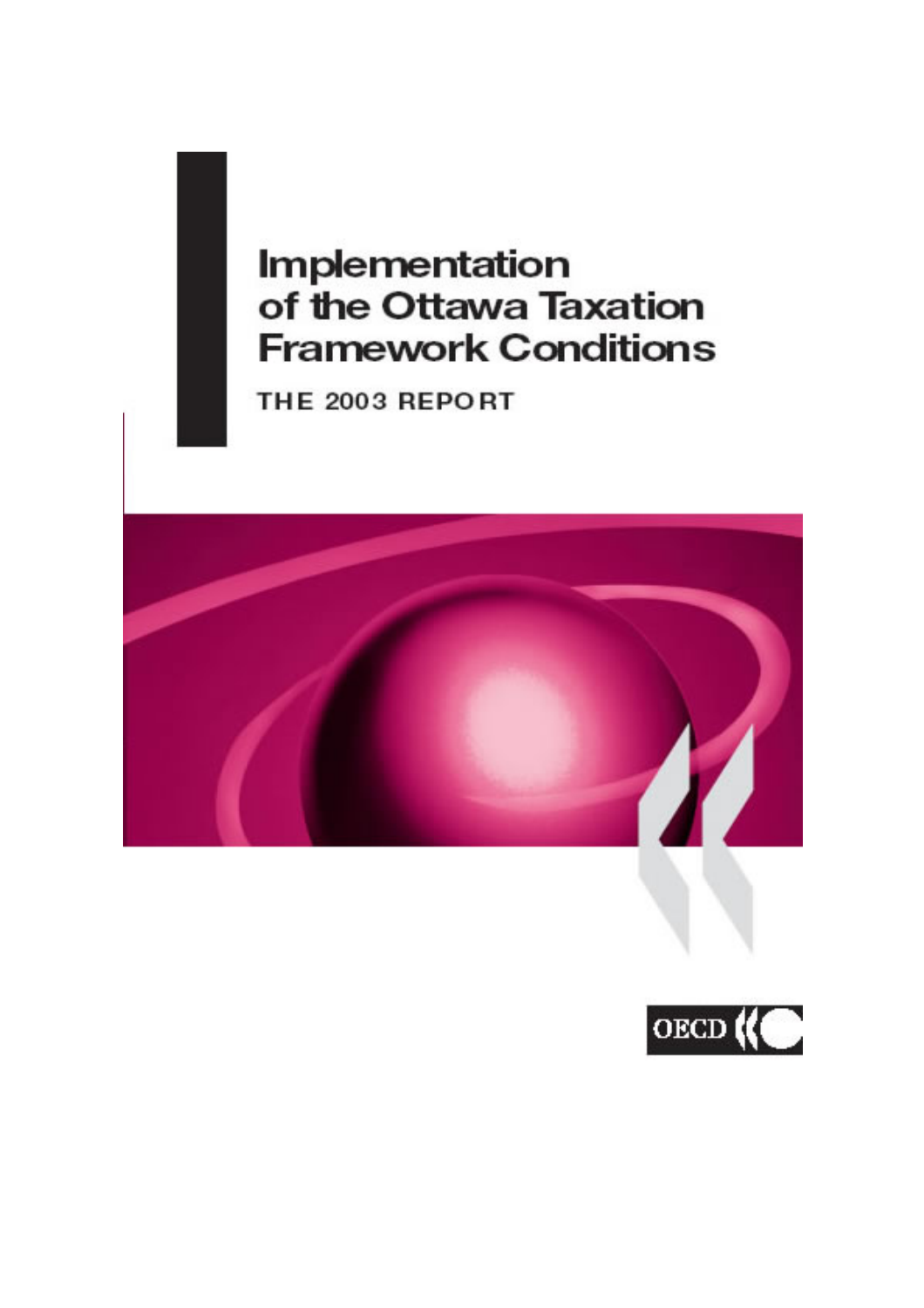# **ORGANISATION FOR ECONOMIC CO-OPERATION AND DEVELOPMENT**

 Pursuant to Article 1 of the Convention signed in Paris on 14th December 1960, and which came into force on 30th September 1961, the Organisation for Economic Co-operation and Development (OECD) shall promote policies designed:

- to achieve the highest sustainable economic growth and employment and a rising standard of living in Member countries, while maintaining financial stability, and thus to contribute to the development of the world economy;
- to contribute to sound economic expansion in Member as well as non-member countries in the process of economic development; and
- to contribute to the expansion of world trade on a multilateral, nondiscriminatory basis in accordance with international obligations.

 The original Member countries of the OECD are Austria, Belgium, Canada, Denmark, France, Germany, Greece, Iceland, Ireland, Italy, Luxembourg, the Netherlands, Norway, Portugal, Spain, Sweden, Switzerland, Turkey, the United Kingdom and the United States. The following countries became Members subsequently through accession at the dates indicated hereafter: Japan (28th April 1964), Finland (28th January 1969), Australia  $(7<sup>th</sup>$  June 1971), New Zealand (29th May 1973), Mexico (18th May 1994), the Czech Republic (21st December 1995), Hungary (7th May 1996), Poland (22nd November 1996), Korea (12th December 1996) and the Slovak Republic (14th December 2000). The Commission of the European Communities takes part in the work of the OECD (Article 13 of the OECD Convention).

#### *Publié en français sous le titre :*

#### **Mise en œuvre des conditions cadres d'Ottawa sur la fiscalite**  RAPPORT 2003

<sup>©</sup> OECD 2003

Permission to reproduce a portion of this work for non-commercial purposes or classroom use should be obtained through the Centre français d'exploitation du droit de copie (CFC), 20, rue des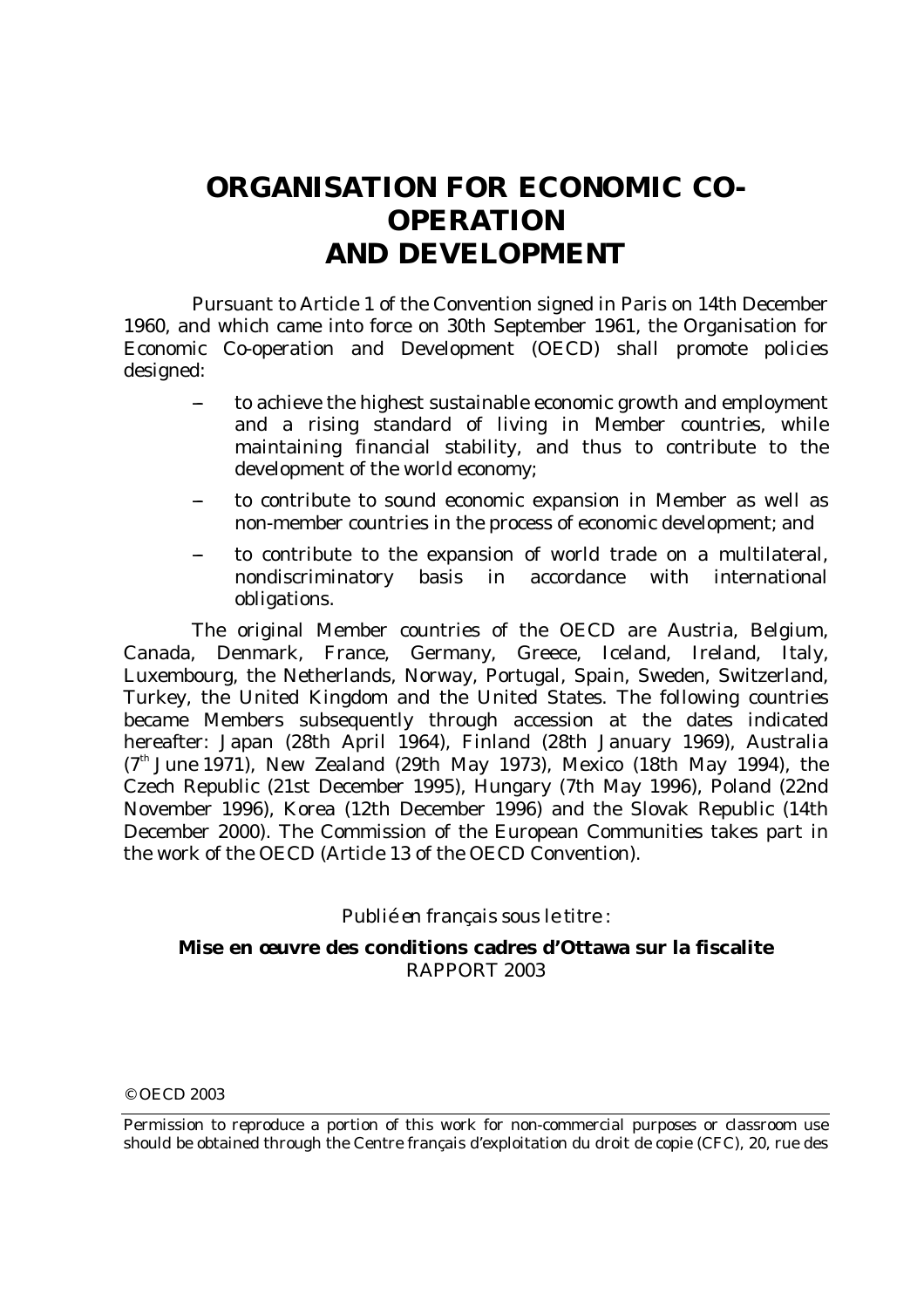Grands-Augustins, 75006 Paris, France, tel. (33-1) 44 07 47 70, fax (33-1) 46 34 67 19, for every country except the United States. In the United States permission should be obtained through the Copyright Clearance Center, Customer Service, (508)750-8400, 222 Rosewood Drive, Danvers, MA 01923 USA, or CCC Online: *www.copyright.com*. All other applications for permission to reproduce or translate all or part of this book should be made to OECD Publications, 2, rue André-Pascal, 75775 Paris Cedex 16, France.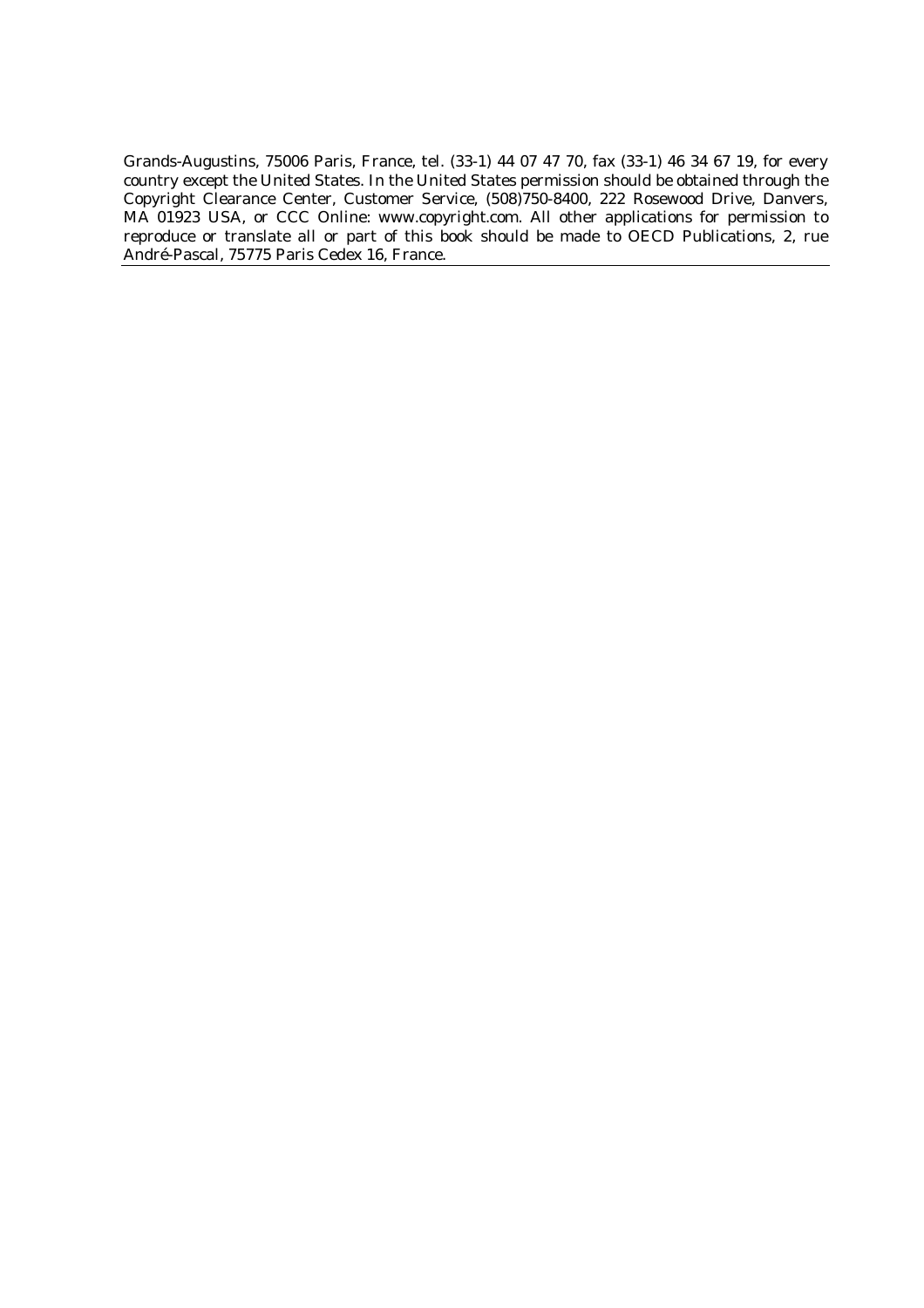#### **INTRODUCTION**

The development of electronic commerce in the 1990s posed a number of taxation questions for all governments. The OECD, with its long and successful history of developing practical solutions to international tax issues, reacted quickly and by 1998 had agreed the Ottawa Taxation Framework Conditions. These set out a number of principles that governments should adopt in their approach to taxation of the emerging sector. Since 1998 the work of the OECD's Committee on Fiscal Affairs has continued to develop these principles into practical guidance for international application.

This report provides an overview and brings the Committee's work up to date and highlights the further work still to be done. For more specific information on aspects of the Committee's work on tax and electronic commerce readers are encouraged to refer to the OECD's web site at www.oecd.org/taxation.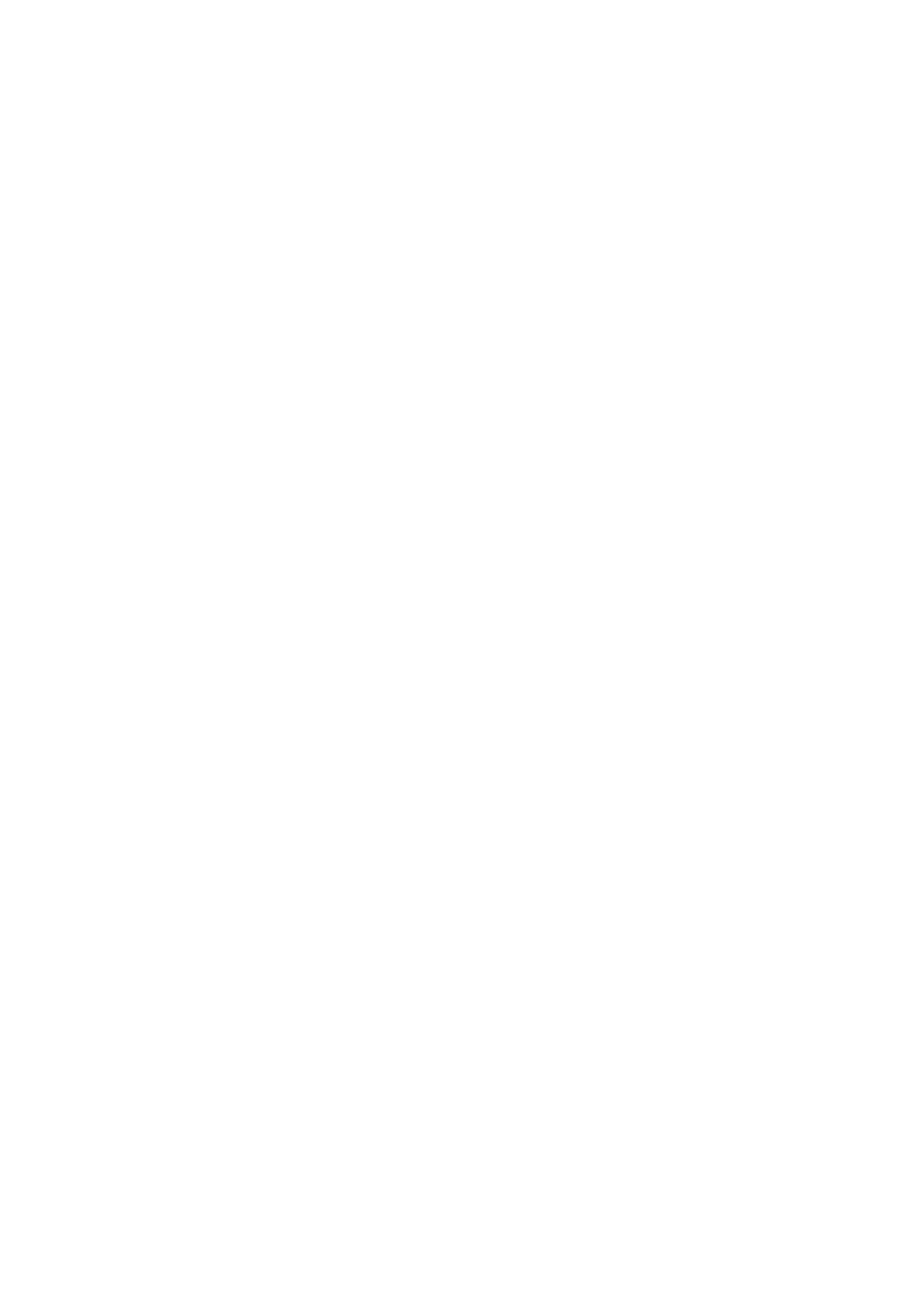## **TABLE OF CONTENTS**

## **IMPLEMENTING THE OTTAWA TAXATION FRAMEWORK CONDITIONS: PROGRESS SINCE 2001**

| Electronic Commerce – Verification of Customer Status and Jurisdiction  20 |  |
|----------------------------------------------------------------------------|--|
| Electronic Commerce – Commentary on Place of Consumption for Business-     |  |
|                                                                            |  |
| Electronic Commerce – Commentary to the Recommended Approaches to          |  |
| the Practical Application of the Guidelines on the Place of Consumption –  |  |
|                                                                            |  |
|                                                                            |  |
|                                                                            |  |
|                                                                            |  |
|                                                                            |  |
| Implementing the Ottawa Framework Conditions – a view from the             |  |
|                                                                            |  |
|                                                                            |  |
|                                                                            |  |
|                                                                            |  |
|                                                                            |  |
|                                                                            |  |
|                                                                            |  |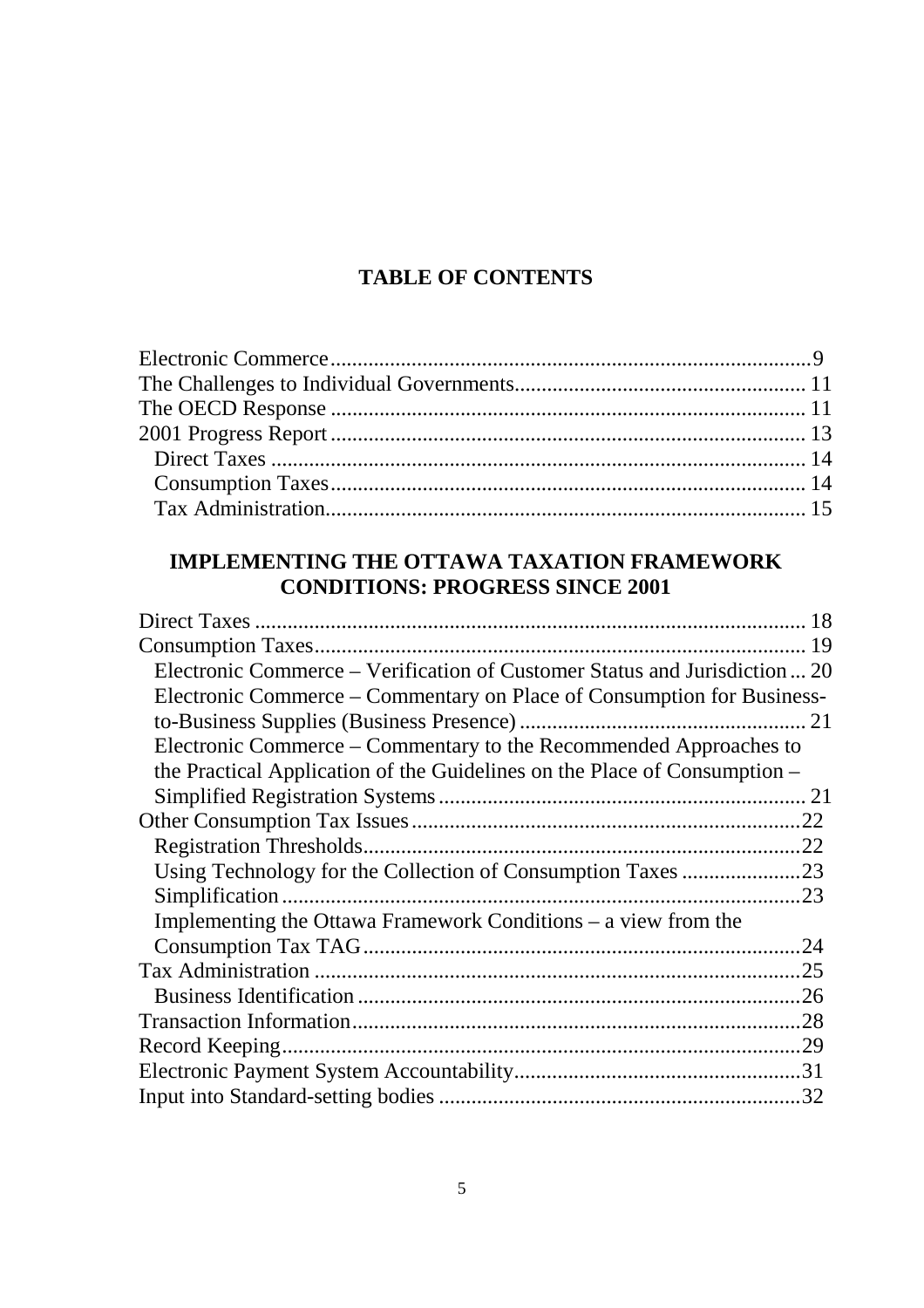## **FUTURE WORK**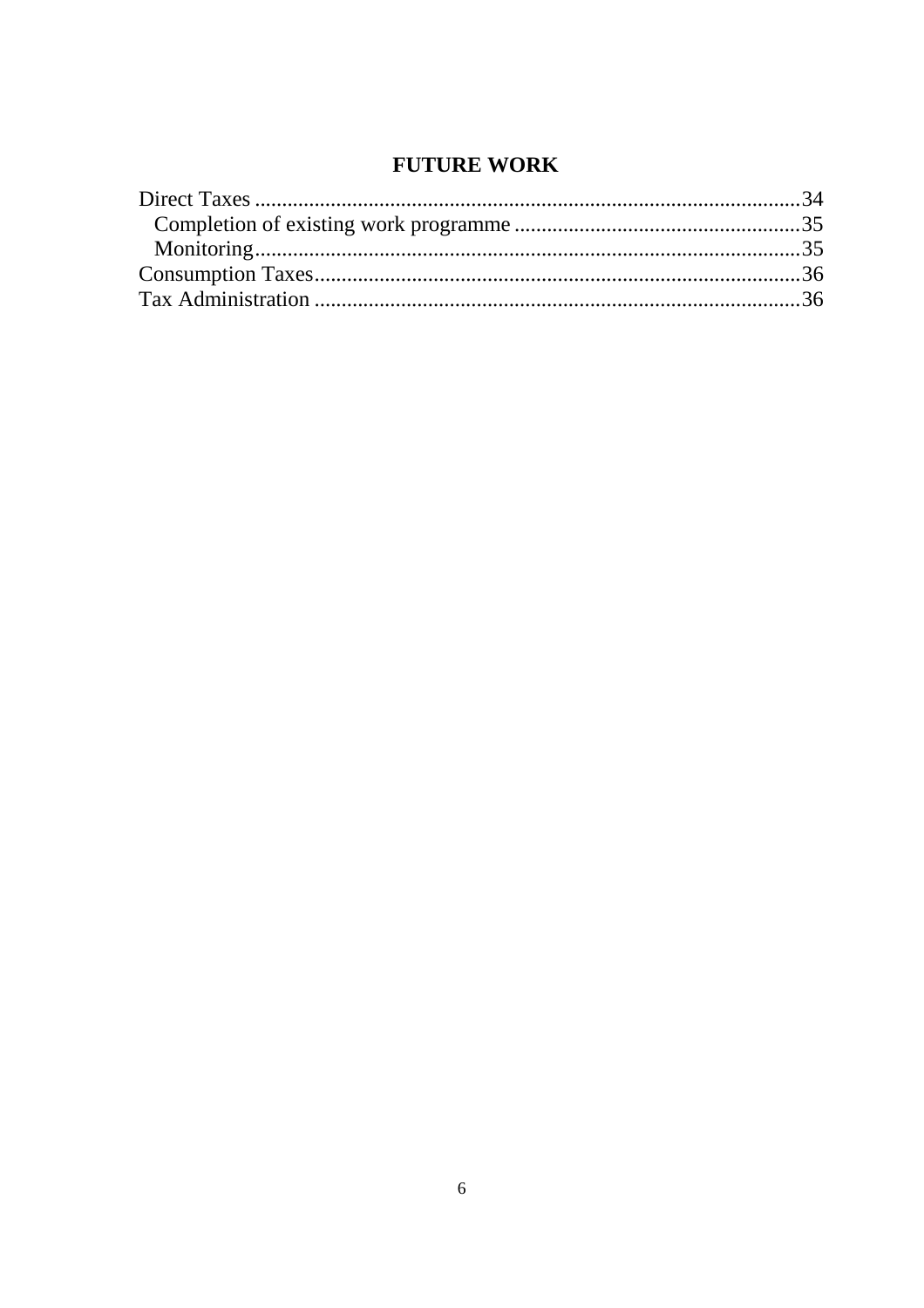## **Overview of work on e-commerce**

The 1998 Post-Ottawa Agenda highlighted a number of items for further work. This box lists some of the achievements since  $1998$ 

# **Taxpayer Service**

Member countries are encouraged to develop systems for accepting tax returns through new technologies and for receiving automated payments of social security, payroll taxes and similar deductions;

Member countries are encouraged to develop interactive telephone answering systems for standard enquiries.

Development of simplified registration procedures and processes for nonresident suppliers required to account for VAT/GST.

Creation of a dedicated OECD group to take forward, through exchange of experiences and information, successful practices in developing taxpayer service.

# **Tax Administration, Identification and Information Needs**

International consensus reached and Guidance issued on

- requirements for Internet business identification
- transaction information, record-keeping and accountability of electronic payment systems.
- verification requirements for customer status and jurisdiction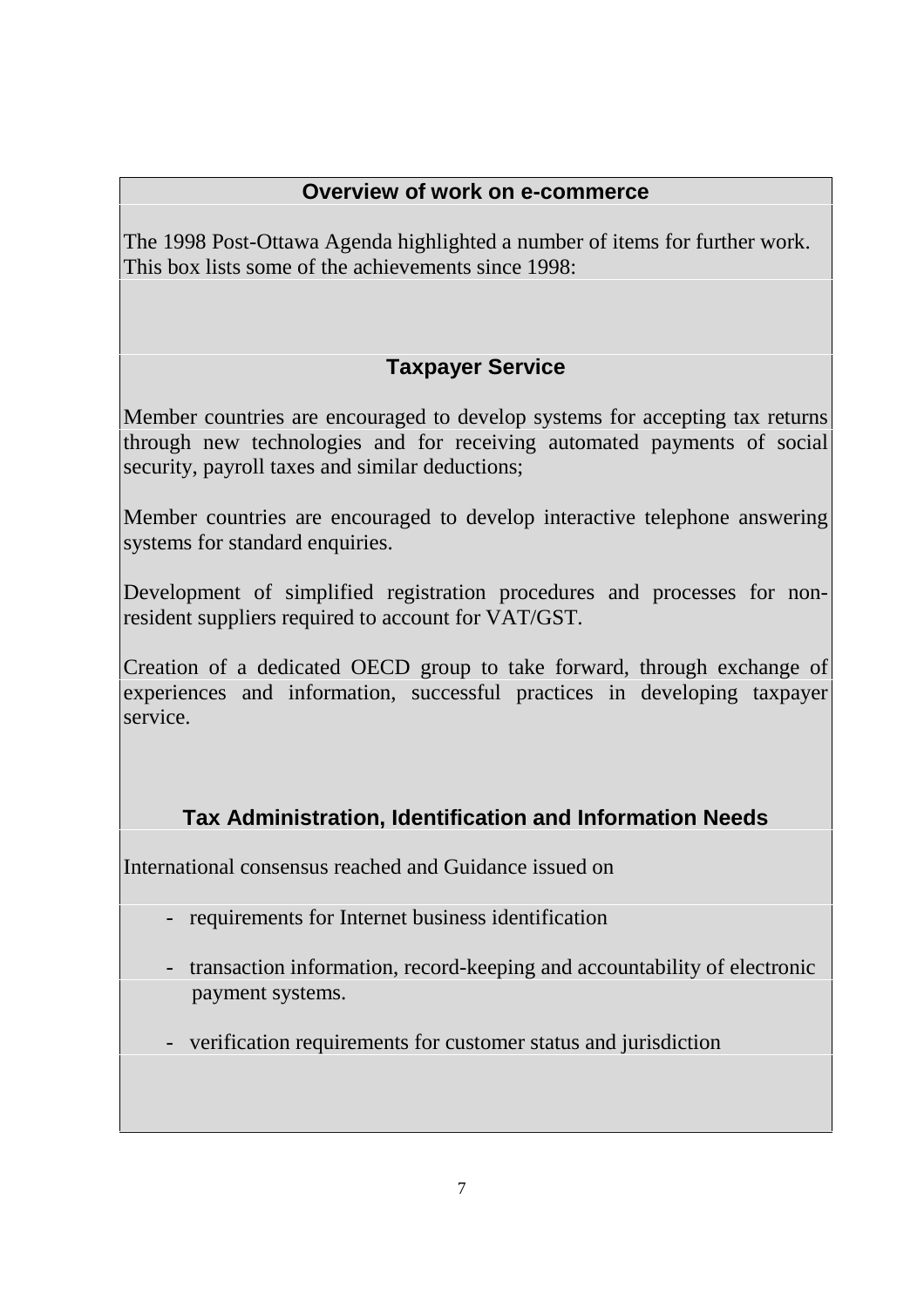# **Tax Collection and Control**

Voluntary compliance encouraged through development of simplified registration for non-resident suppliers required to collect VAT/GST.

Work on automated collection of cross-border VAT/GST well advanced

# **Consumption Taxes**

Place of taxation issues including definitions of place of consumption for B2B and B2C agreed and published.

Guidance issued on methods for verifying jurisdiction and status of customer.

Recommended approaches to effective administration and collection of tax published

# **International Tax Arrangements and Co-operation**

Clarification in the OECD Model Tax Convention of the application of the permanent establishment definition in e-commerce.

Clarification in the OECD Model Tax Convention of the treaty characterisation of various types of e-commerce payments

Proposals on refining the concept of place of effective management as a tiebreaker rule

Work well advanced on examining how the current treaty rules for the taxation of business profits apply in the context of e-commerce and on examining proposals for alternative rules.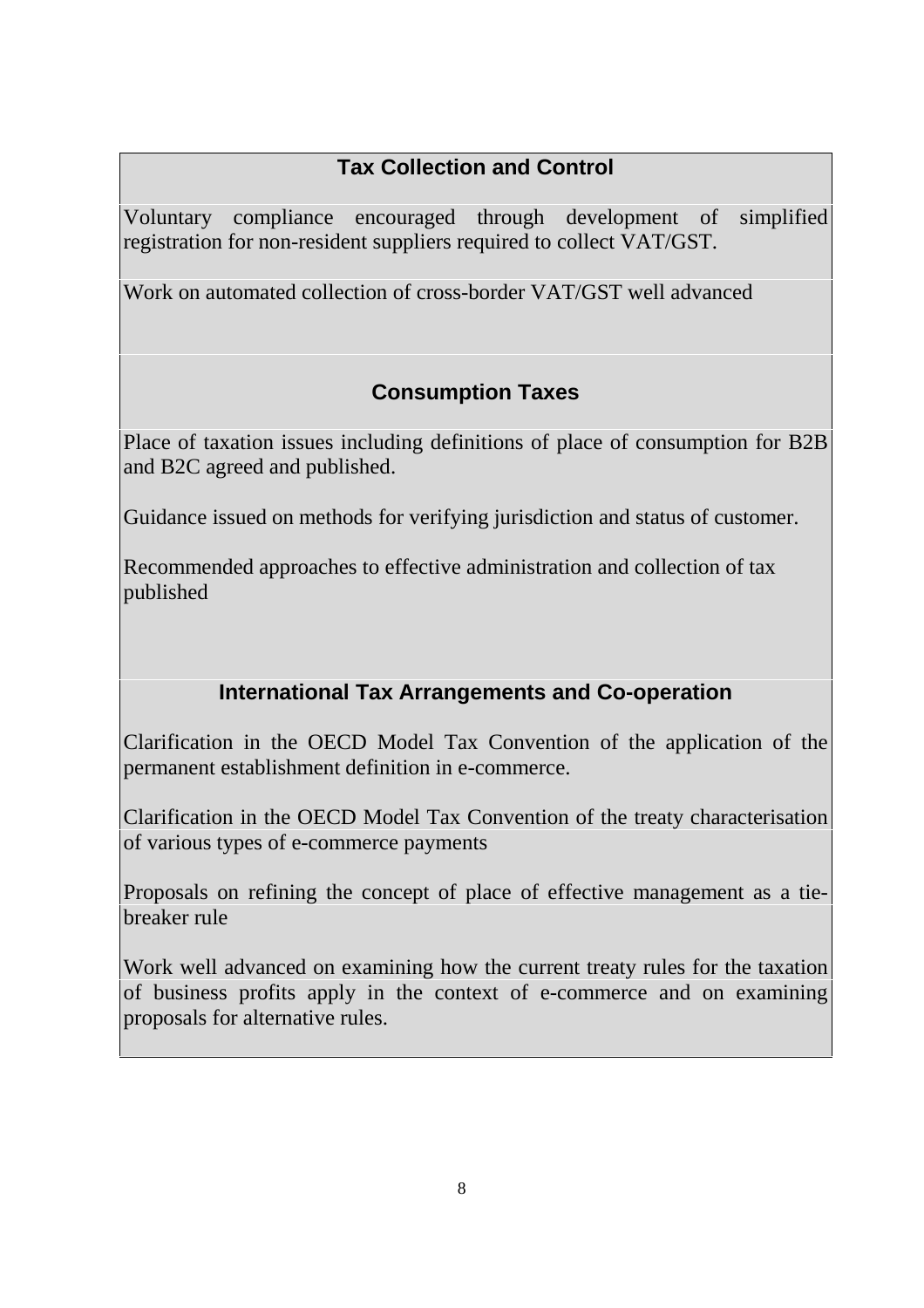#### **Electronic Commerce**

1. As the digital revolution of the 1990s developed so governments around the world became aware of the potential for electronic commerce to transform the way businesses and citizens operate. New ways of doing business emerged creating a new commercial environment in which, amongst other things, businesses suddenly found themselves with access to markets around the globe. For large and small firms the physical constraints of bricks and mortar were less important, start up costs were significantly reduced, and a new entrepreneurial environment blossomed. As both businesses and consumers acquired the hardware necessary to access the Internet so e-commerce grew rapidly.

2. But at the turn of the millennium the dot.com bubble burst and a new economic structure of the Internet emerged. Although many small vendors exist, the market is now dominated by a comparatively small number of larger wellrecognised companies with established international names and brands that, in the main, existed before the Internet or were built up very rapidly from the early stages of the Internet boom. The e-commerce landscape has evolved, with the majority of businesses integrating e-commerce into their mainstream activities. Larger firms are more likely to use e-commerce for end-to-end advertising procurement, ordering, payment, selling and even delivery of digitised products as they develop integrated internal and external "e-business" strategies, while most smaller firms restrict their e-commerce activities to advertising and e-mail. Business-to-consumer transactions in the main are less well-developed than business-to-business and all firms are more likely to buy and procure than sell over the Internet<sup>1</sup>. All these activities are encompassed under the umbrella of "electronic commerce". But in many cases the use of the Internet and other networks are another extension of "normal" business activity – with major transforming power, but within established market and firm structures. Figure 1 illustrates that growth in the general Information and Communications Technologies (ICT) sector is still comparatively strong.

 $\frac{1}{1}$  B2C has been much slower to take off than optimists predicted due, in part, to vendor-side costs and brand establishment, and consumer-side worries about security of transactions, fraud, delivery problems and privacy issues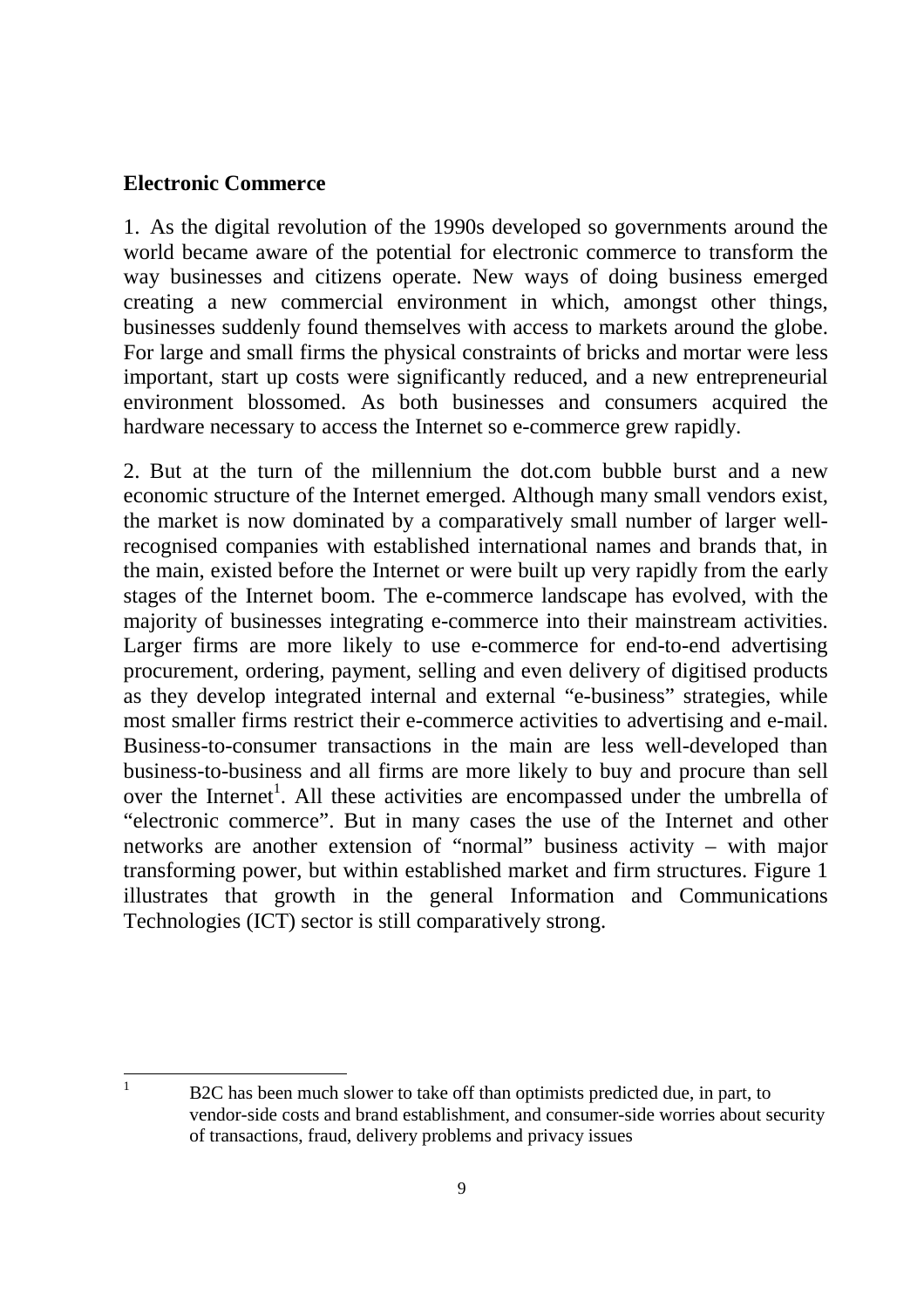Broadband connections in the OECD area (millions)







*Source*: Broadband connections in the OECD area, OECD (2003), Communications Outlook, Paris Secure Servers per million inhabitants, OECD (www.oecd.org/sti/telecom) based on Netcraft (www.netcraft.com)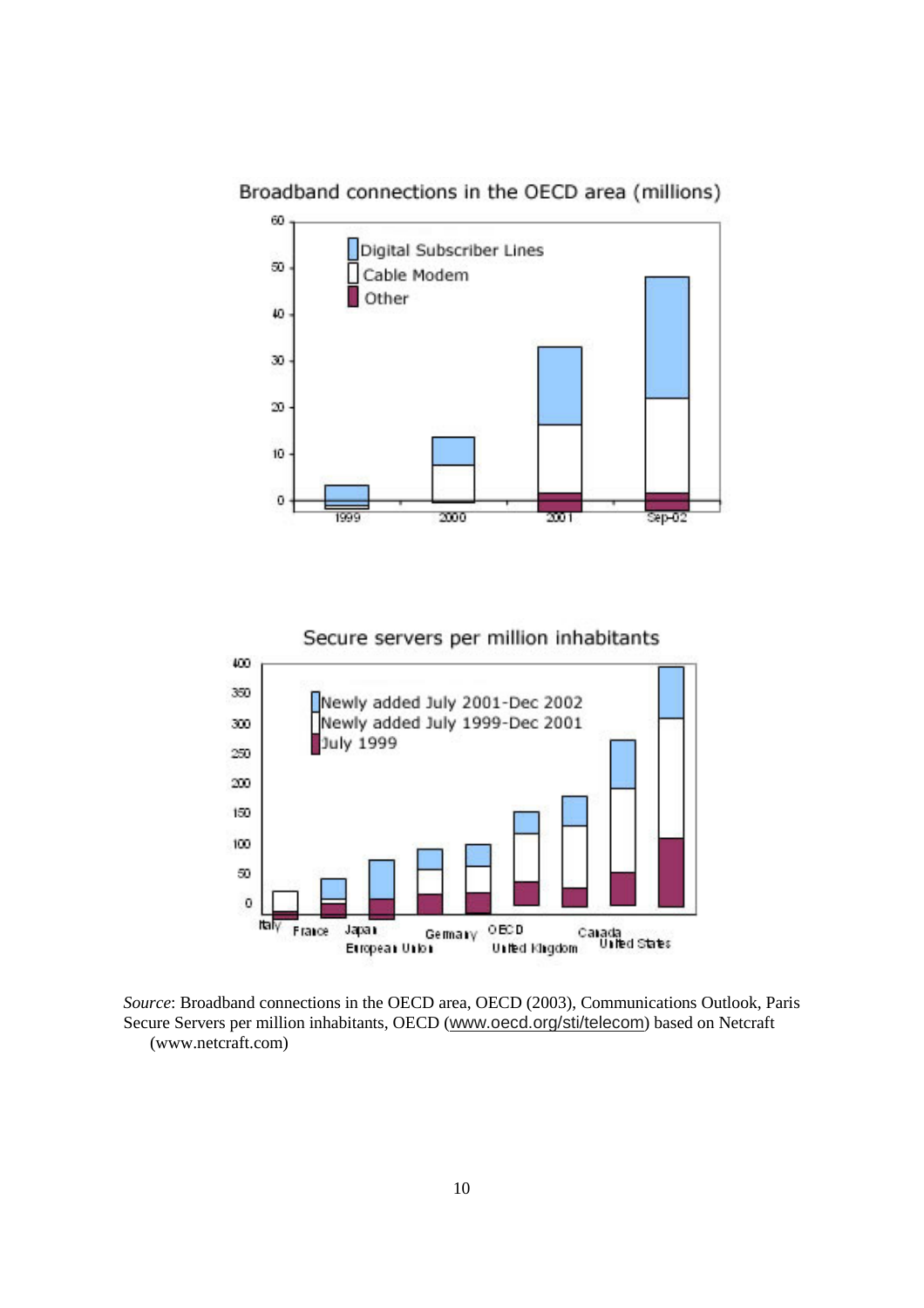#### **The Challenges to Individual Governments**

3. As the Internet moved from its origins as primarily a means of communicating across networks to a medium supporting commercial activities tensions emerged between those who saw the Internet as a new commercial frontier and those who saw a need for governments to provide a regulatory framework within which commerce on the Internet could operate. The opportunities provided by the technology to sell products in circumstances that would formerly have required a degree of physical presence appeared to challenge the application of tax concepts developed for a physical, rather than virtual, world. Some commentators called for the Internet to become a tax-free zone in order to encourage its development. Other commentators saw the Internet offering governments a new source of revenue and advocated a "bit tax" as a means of raising such revenues

4. Governments also saw ICTs as an opportunity to improve the business of government. The potential for enabling the interface between government and citizens to develop was clear. One of the key areas identified in this respect was that of tax and, specifically, the use of the technology as a means of simplifying the interface between tax administrations and taxpayers. On-line tax returns were inevitably highlighted as an area for development that could reduce administrative burdens on both sides. Many governments use tax administration to lead the e-government revolution.

#### **The OECD Response**

5. In November 1997 the OECD organised a joint government and business conference in Turku, Finland entitled "Dismantling the Barriers to Global Electronic Commerce", the title of which underscored the OECD's overall approach. A key principle overlaying all the OECD's work on electronic commerce is the creation of an environment in which electronic commerce can develop its full potential. For tax this has required a fiscal environment that strikes a balance between development of electronic commerce and the need to secure the revenue base on which so much government expenditure is based. The Ottawa OECD Ministerial Conference in 1998 "A Borderless World – Realising the Potential of Electronic Commerce", which brought together OECD and non-OECD governments and the business community, furthered this through the adoption of the Ottawa Taxation Framework Conditions, which included a set of broad taxation principles that should apply to e-commerce (see Box 1).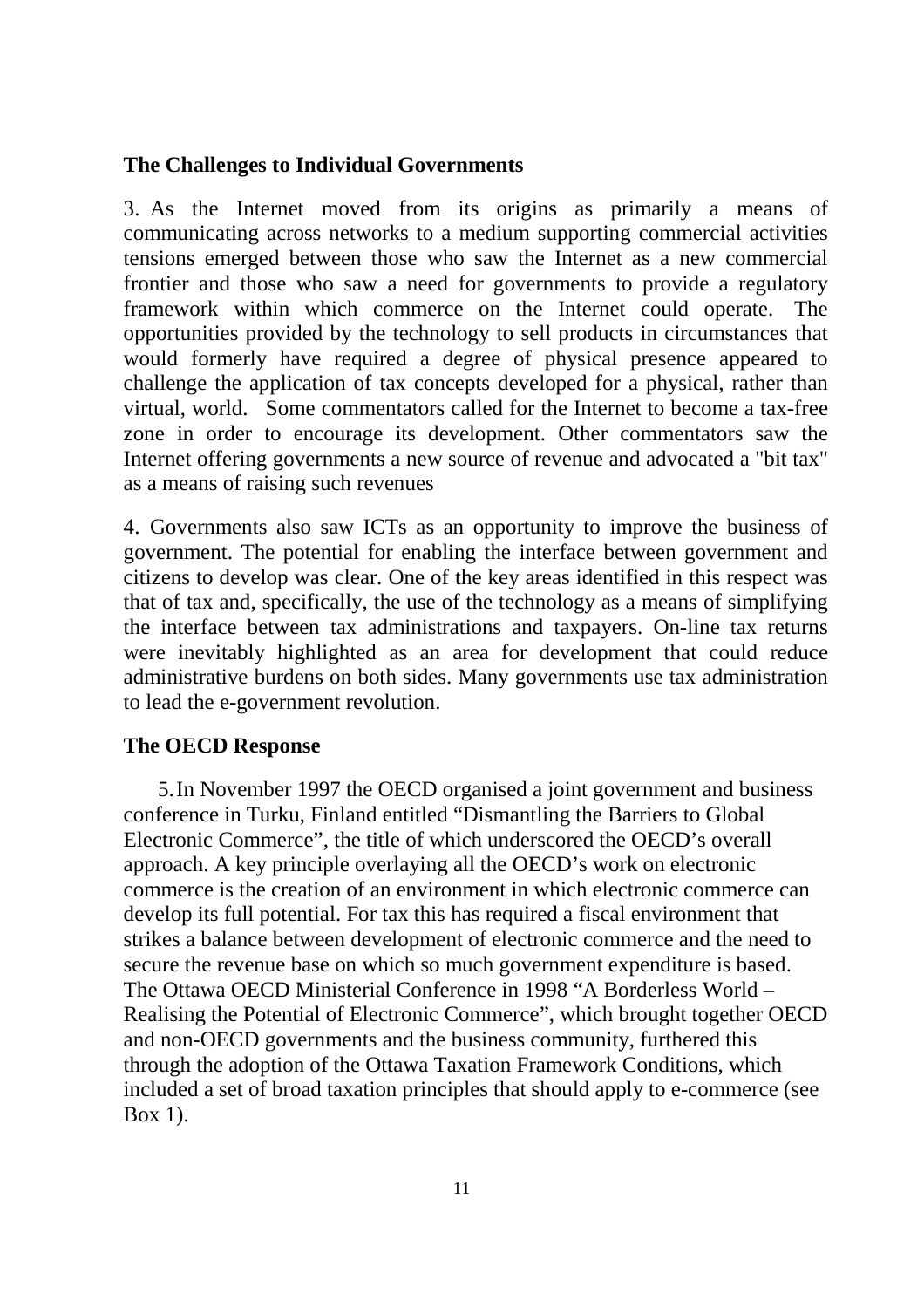#### *Box 1: Ottawa Taxation Framework Conditions – Principles*

#### *Neutrality*

i) Taxation should seek to be neutral and equitable between forms of electronic commerce and between conventional and electronic forms of commerce. Business decisions should be motivated by economic rather than tax considerations. Taxpayers in similar situations carrying out similar transactions should be subject to similar levels of taxation.

## *Efficiency*

ii) Compliance costs for taxpayers and administrative costs for the tax authorities should be minimised as far as possible.

## *Certainty and simplicity*

iii) The tax rules should be clear and simple to understand so that taxpayers can anticipate the tax consequences in advance of a transaction, including knowing when, where and how the tax is to be accounted.

## *Effectiveness and fairness*

iv) Taxation should produce the right amount of tax at the right time. The potential for tax evasion and avoidance should be minimised while keeping counter-acting measures proportionate to the risks involved.

## *Flexibility*

v) The systems for taxation should be flexible and dynamic to ensure that they keep pace with technological and commercial developments.

6. The links with business that had been established at the Turku conference remained one of the keys to the OECD's approach to e-commerce work. The Committee on Fiscal Affairs (CFA), from the inception of its work, required that business and non-OECD economies must continue to be involved in the implementation of the Ottawa Taxation Framework Conditions. Business had both the knowledge of the technology, and its commercial application, and was more acutely aware of the rapidly changing environment. The global reach of e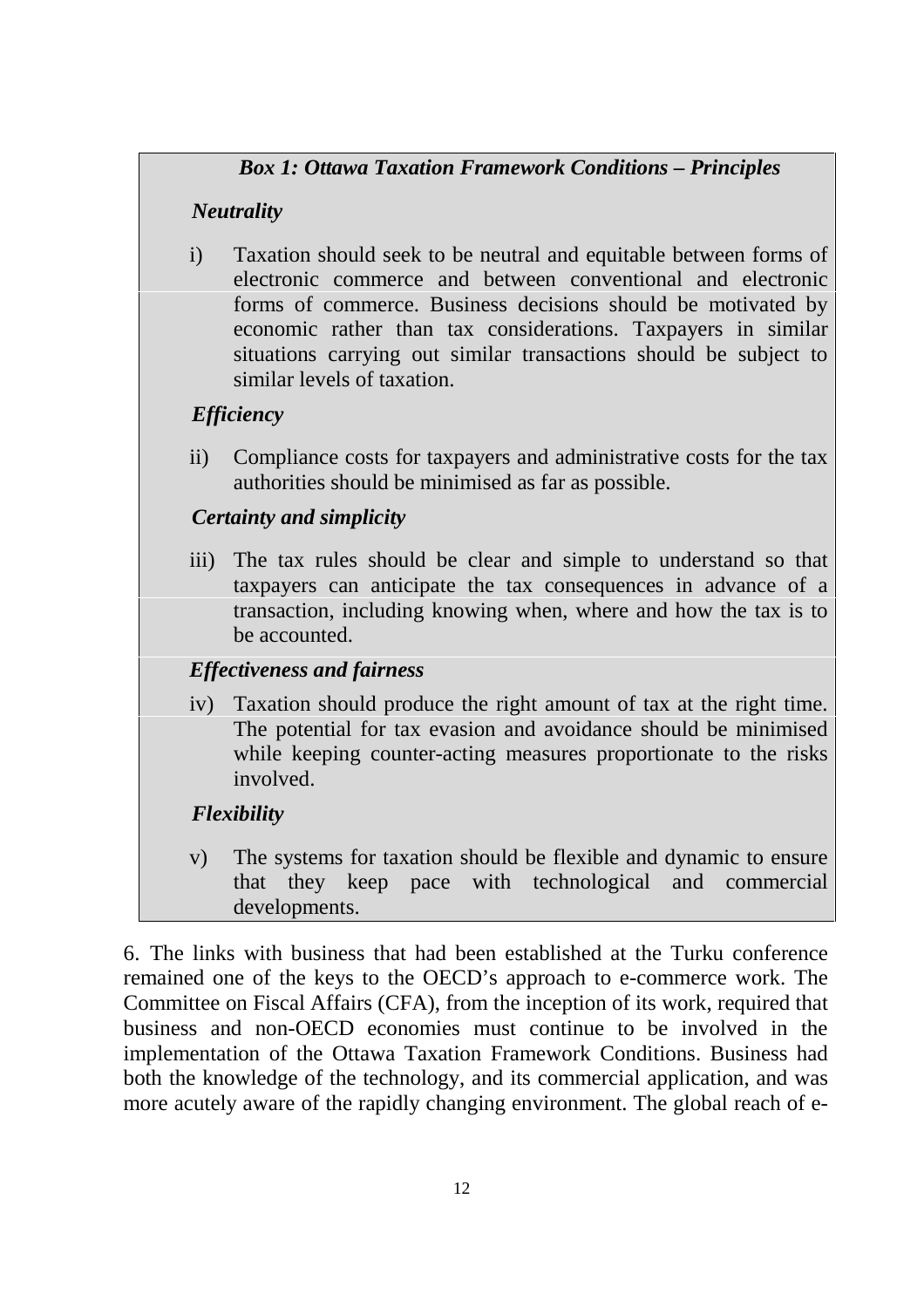commerce also dictated that the Committee should include key non-OECD economies in its post-Ottawa work.

7. The Committee therefore established an inclusive process through the formation of a number of Technical Advisory Groups (TAGs) comprising representatives from member governments, non-member governments and business. Box 2 sets out the post-Ottawa work structure.

| <b>Box 2: Post-Ottawa Work Structure</b> |  |
|------------------------------------------|--|
|------------------------------------------|--|

| <b>Direct Taxes:</b>                                                                                       | <b>Treaty Characterisation TAG</b><br><b>Business Profits TAG</b> |  |  |
|------------------------------------------------------------------------------------------------------------|-------------------------------------------------------------------|--|--|
| <b>Consumption Taxes:</b>                                                                                  | <b>Consumption Tax TAG</b>                                        |  |  |
| Tax Administration:                                                                                        | Professional Data Assessment TAG                                  |  |  |
| A Technology TAG was also created to provide expert technological input into<br>the work of the other TAGs |                                                                   |  |  |

#### **2001 Progress Report**

8. Following the adoption of the Ottawa Taxation Framework Conditions work progressed on their implementation and in 2001 the Committee on Fiscal Affairs (CFA) published a report, "Taxation and Electronic Commerce – Implementing the Ottawa Taxation Framework Conditions". The report summarised the considerable progress on aspects of direct taxes, consumption taxes and tax administration and went on to identify further work.

9. The report covered the full range of taxation issues noting that work since Ottawa had shown that neither of the two extremes – a tax-free environment for e-commerce nor special e-commerce taxes (such as a Bit Tax) – were acceptable to governments. The 2001 Report confirmed that the principles that apply to taxation of conventional commerce should equally apply to e-commerce.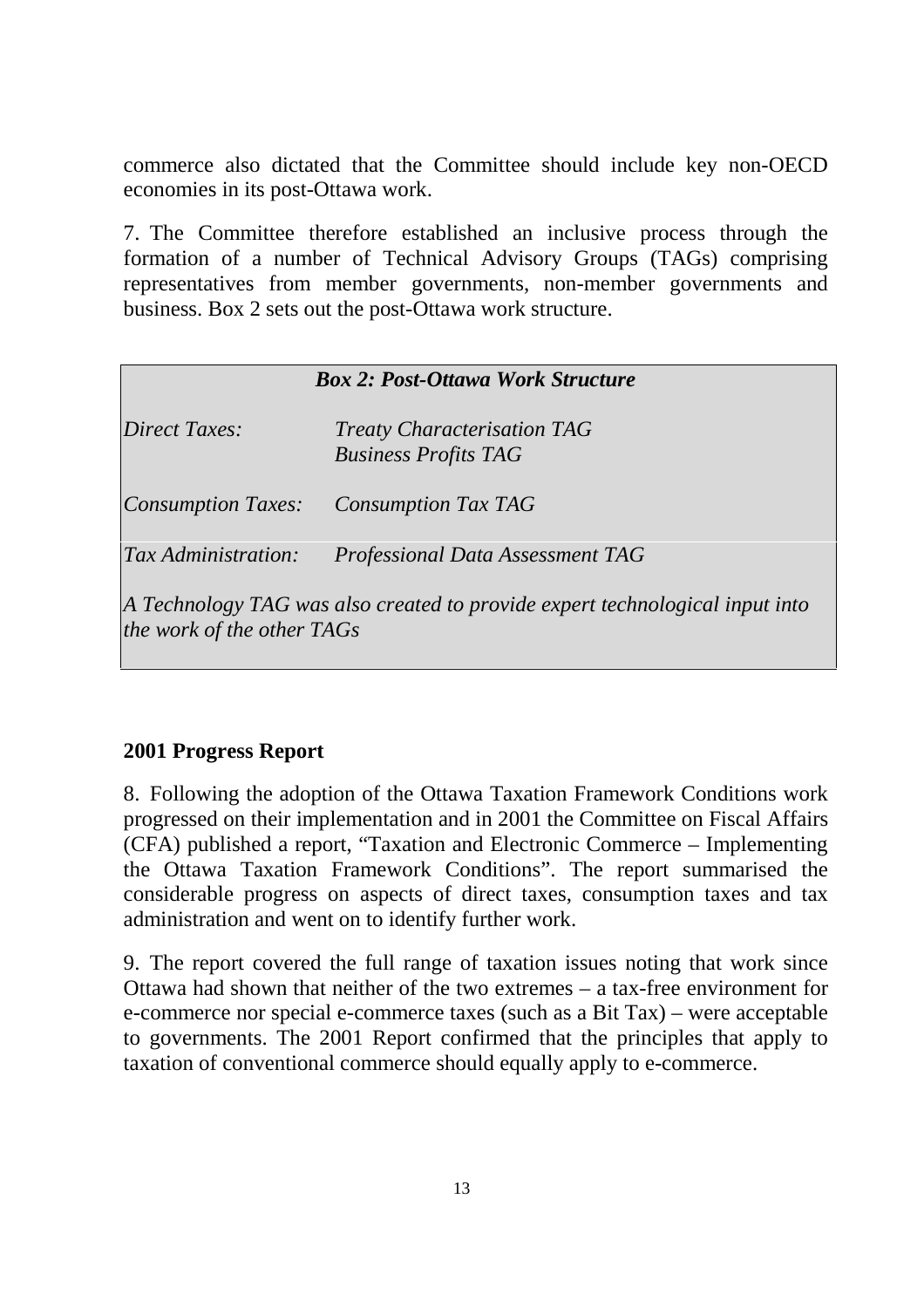## *Direct Taxes*

10. The 2001 Report covered four issues related to direct taxes. The first was the clarification of the application of the permanent establishment (PE) definition in e-commerce. The Committee issued two drafts for public comments and on 22 December 2000, approved the proposed changes to the OECD Model Tax Convention. These changes clarify in what circumstances computer equipment at a given location can constitute a permanent establishment. The second issue was related to the first one: a discussion draft was produced by the Business Profits TAG on the attribution of profits to a permanent establishment constituted by a server at a given location The third issue was dealt with in the report by the Treaty Characterisation TAG which made recommendations on the characterisation of various types of e-commerce payments under the OECD Model Tax Convention and suggested some clarifications to the OECD Model Tax Convention. The fourth issue concerned the impact of e-commerce on the application of the place of effective management as a tie breaker rule. This was the subject of a Discussion Draft by the Business Profits TAG.

## *Consumption Taxes*

11. Following the publication of the Ottawa Taxation Framework Conditions the Committee on Fiscal Affairs agreed a work programme on consumption taxes. Key issues in that programme included the development of Guidelines on the definition of the place of consumption. The Guidelines affirmed that for business-to-business (B2B) supplies tax should accrue in the jurisdiction in which the recipient has located its business presence. For business-to-consumer (B2C) supplies the place of consumption should be the jurisdiction in which the recipient has his or her usual residence.

12. The 2001 Report went on to set out a number of Recommended Approaches to tax collection mechanisms for cross-border supplies ("Recommended Approaches to the Practical Application of the Guidelines on the Definition of the Place of Consumption"). For B2B supplies the recommended approach underscored the Ottawa conclusion that reverse charge (or self-assessment) was the most appropriate. For B2C supplies the report recognised that there was no one simple solution, but suggested, in the interim, and where this fitted national systems, a simplified registration system that reduced the compliance burdens that full registration would impose.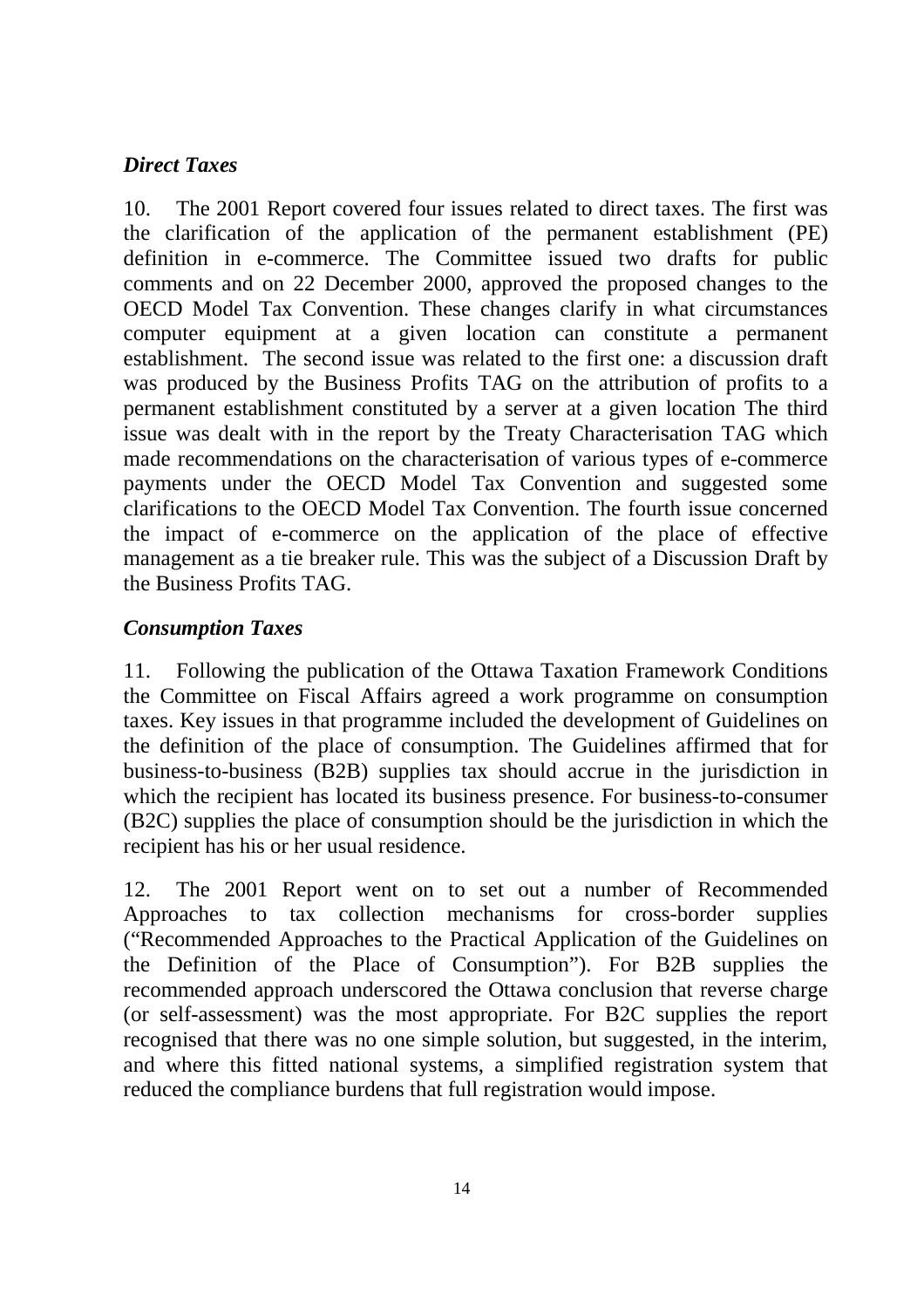#### *Tax Administration*

13. The Ottawa Framework Conditions recognised the opportunities the technology provided for improving taxpayer service, identification and information needs, and tax collection and control.

14. In the field of tax administration, the Ottawa taxation principles were developed into the following Taxation Framework elements:

#### *Taxpayer service*

• Revenue authorities should make use of the available technology and harness commercial developments in administering their tax system to continuously improve taxpayer service.

#### *Tax administration, identification and information needs*

 Revenue authorities should maintain their ability to secure access to reliable and verifiable information in order to identify taxpayers and obtain the information necessary to administer their tax system.

#### *Tax collection and control*

- Countries should ensure that appropriate systems are in place to control and collect taxes.
- International mechanisms for assistance in the collection of tax should be developed, including proposals for an insert of language in the OECD Model Tax Convention.

15. The process of implementing these principles involved an intensified dialogue with business and with non-member economies through the Professional Data Assessment TAG and the Technology TAG.

16. A range of "implementation options" had been identified at Ottawa and were expanded upon in the 2001 Report, which also identified the importance of exchanging practices and knowledge between tax administrations.

17. The proposed implementation options relating to tax administration were:

• Revenue authorities may consider requiring that businesses engaged in electronic commerce identify themselves to revenue authorities in a manner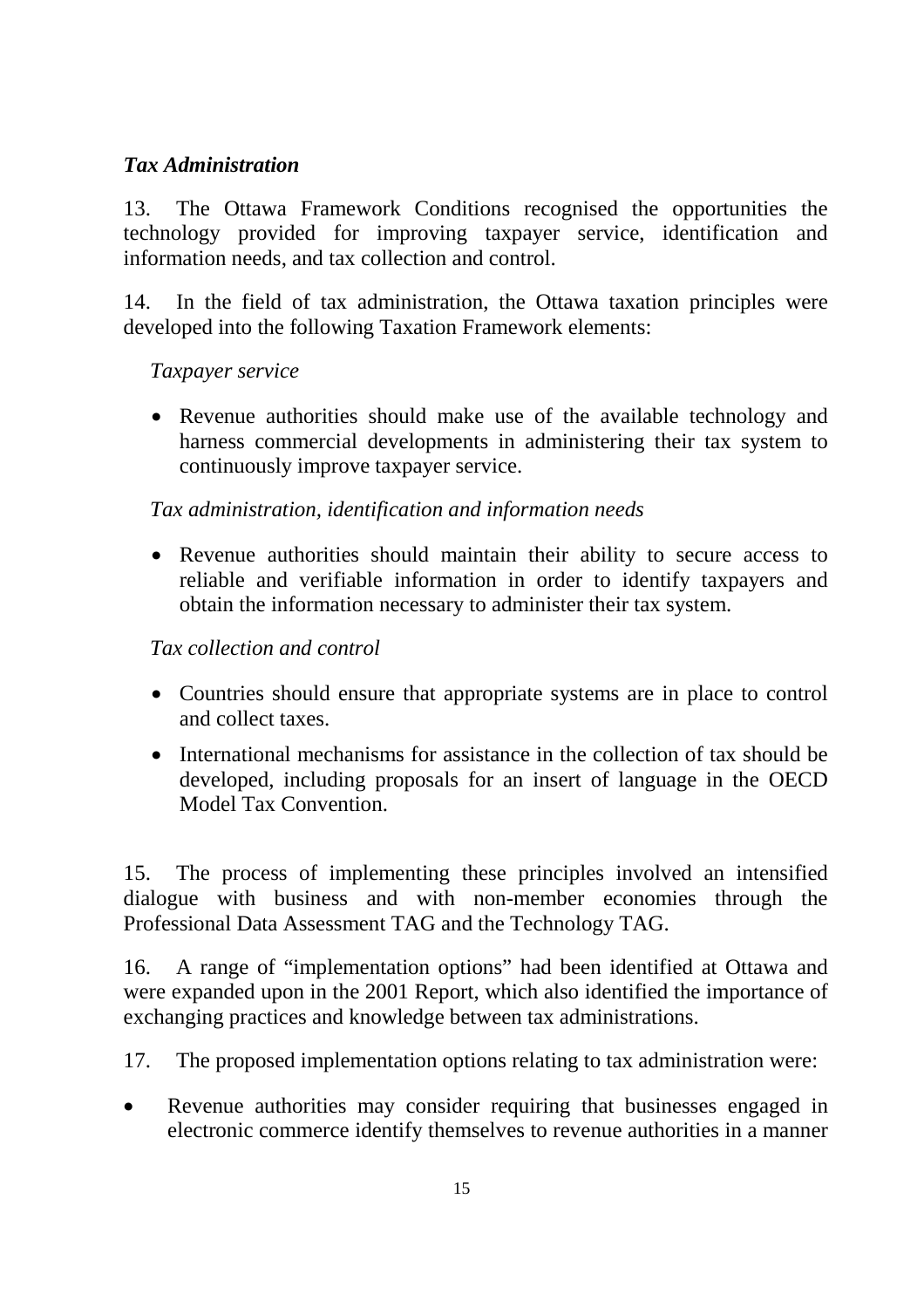that is comparable to the prevailing requirements for businesses engaged in conventional commerce in a country.

- Revenue authorities may consider encouraging business practices that identify businesses engaged in electronic commerce.
- Revenue authorities may consider mechanisms facilitating tracing, for tax purposes, of inadequately identified web sites and other electronic places of business.
- Revenue authorities may consider making their views on user identity known to other bodies with a role in determining the identity of parties engaged in electronic commerce.
- Revenue authorities should express their views to the appropriate bodies to ensure that features of electronic payment systems do not exacerbate the challenges associated with the cash economy.
- Revenue authorities should co-operate with businesses developing codes of practice or other instruments which would encourage the widespread application of appropriate technologies, such as message digests and digital notarisation, to ensure the integrity of electronic records.
- Revenue authorities may consider expressing their views on information requirements to appropriate bodies developing standards or protocols for electronic commerce.
- Revenue authorities may consider encouraging taxpayers that utilise encryption or security technology to also consider key recovery, trusted third party or other arrangements to guard against the inadvertent loss of encryption keys.

18. These "implementation options" were reviewed by the Forum on Strategic Management (now called the Forum on Tax Administration) in the 2001 Report and further work on a range of issues was identified, including:

- Jurisdictional verification (how is a business trading through the Internet satisfactorily identified?)
- Transaction data elements (what elements should software developers incorporate into systems?)
- Co-ordinating input into standard-setting bodies

19. The report also acknowledged that future work should focus specific attention on compliance issues for small and medium-sized enterprises. By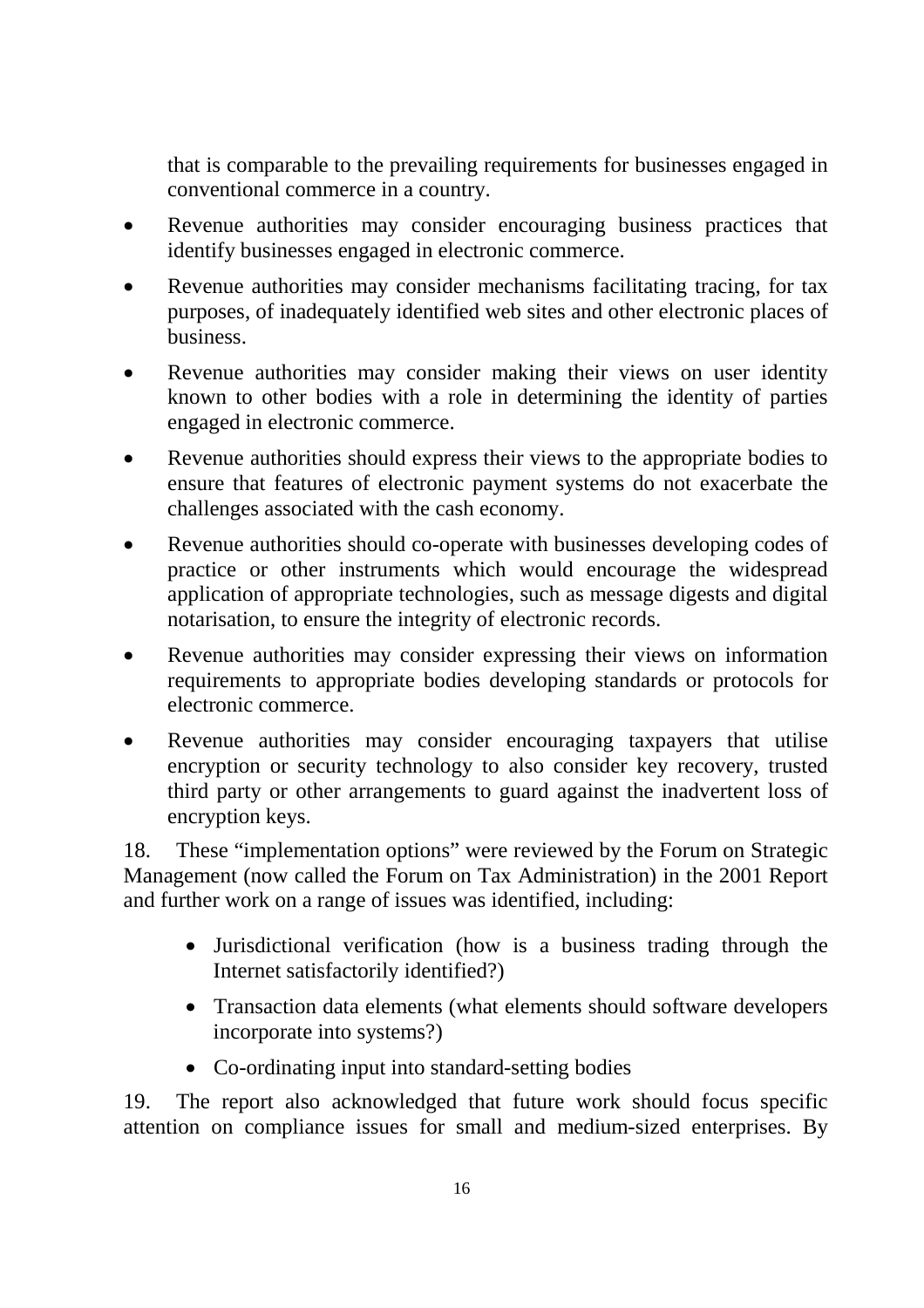taking forward the work within a framework of international co-operation, implementation of the tax compliance and administration options was likely to be more effective than through individual domestic development. This was particularly true in areas such as input into global standard bodies, where an OECD-wide approach was likely to have greater impact than one from individual administrations.

#### **IMPLEMENTING THE OTTAWA TAXATION FRAMEWORK CONDITIONS: PROGRESS SINCE 2001**

20. Since the 2001 Report work has continued on the issues identified within each of the three strands:

- Direct taxes;
- Consumption taxes; and
- Tax administration.

21. Again, valuable input from business and non-OECD economies has provided a comprehensive perspective on all of these issues. The TAG structure was streamlined into three – Business Profits, Consumption Taxes and Compliance, Information and Documentation, this latter focusing on the tax administration issues.

## *Box 3: Post-2001 Report Work Structure*

*Direct Taxes: Business Profits TAG* 

*Consumption Taxes: Consumption Tax TAG* 

*Tax Administration: Compliance, Information and Documentation TAG* 

*A Technology Panel was also created to provide expert technological input into the work of the TAGs*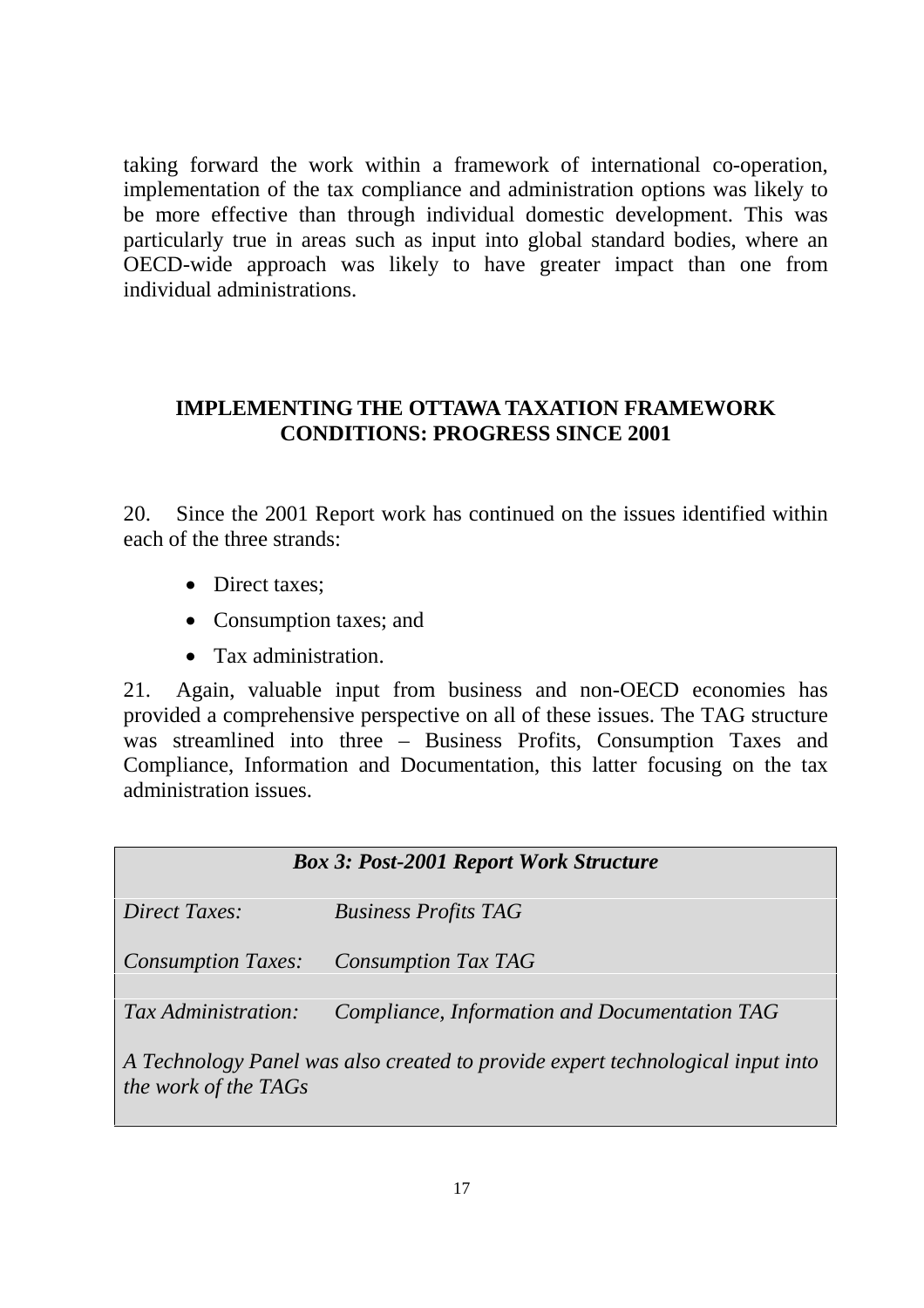22. The e-commerce environment has changed significantly over the last three years but many of the issues identified in both 1998 and 2001 continue to preoccupy governments and business. And the twin OECD approach of providing a fiscal environment that enables e-commerce to grow whilst ensuring integrity in revenue policies and collection is as appropriate today as it was in 1998.

#### **Direct Taxes**

23. Work has continued in a number of areas. The report from the Treaty Characterisation TAG led to clarifications to the Model Commentary being published in the 2003 Update to the OECD Model Tax Convention. That update also included the changes to the Commentary on Article 5 in relation to the circumstances in which a location where computer equipment is used might constitute a permanent establishment (PE). The Business Profit TAG released in June 2003 a revised version of its draft on place of effective management including proposed amendments to the Model Commentary. This draft and the public comments on it will be considered with a view to deciding what, if any, amendments to the OECD Model Tax Convention are needed.

24. The Business Profits TAG is in the process of finalising a discussion draft on whether the current treaty rules for taxing business profits are appropriate for e-commerce for release for public comment later in 2003. The BP TAG draft on the attribution of profit to a server PE and the public comments thereon were made available to the Committee to assist in the revision of its discussion draft on attributing profits to PEs in general. Once this has been revised the BP TAG will consider whether it is necessary to revise its own draft.

25. On transfer pricing, the Committee concluded that having monitored developments in the area of e-commerce since 1998, no new or pressing issues have been identified in relation to transfer pricing aspects of e-commerce. Further, the analysis of fact patterns of different e-commerce business models showed that the existing guidance of the Transfer Pricing Guidelines appears capable of dealing with the issues. The Committee may return to this in case the normal monitoring procedures identify developments in electronic commerce. It is intended to publish the report on the impact of e-commerce on the application of the Transfer Pricing Guidelines in the OECD Tax Policy Studies series.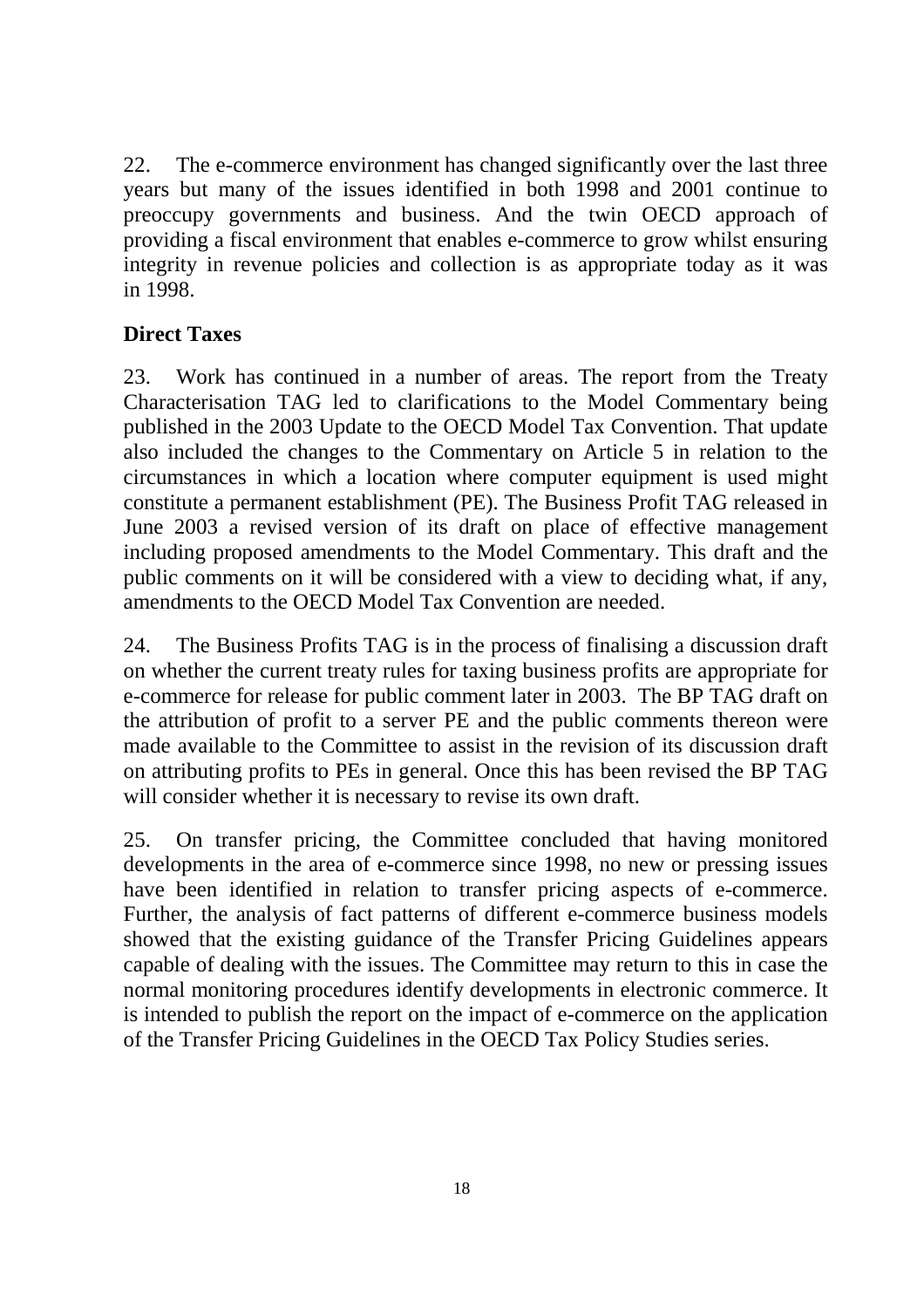#### **Consumption Taxes**

26. Under consumption taxes such as Value Added Tax (VAT) – referred to by some jurisdictions as Goods and Services Tax (GST) - the supplier is responsible for the correct application of tax on each transaction. In an ecommerce environment this means that systems must be able to apply the correct rate of tax, and in the correct jurisdiction, automatically and at the time the transaction is being made. From a business perspective it is essential to ensure that VAT/GST is applied correctly at the time the transaction takes place as there is little chance to correct errors later, especially in the B2C environment. Most e-commerce operates with the minimum of human intervention in processes so it is important that accurate information on the application of these taxes is provided so that systems operators can operate in a fiscal environment that provides certainty.

27. The 2001 Report recognised that there was further work to be undertaken to develop fully the Ottawa Taxation Framework Conditions as augmented by the Guidelines and Recommended Approaches. This work included:

- Verification of the jurisdiction and the status of the customer
- Analysis of registration thresholds in the context of simplification
- Review of technology-based and technology-facilitated collection mechanisms
- Development of international administrative co-operation
- Simplification options and initiatives.

28. In developing the post-2001 report work the Committee on Fiscal Affairs decided to create a "Consumption Tax Guidance Series". Unlike some aspects of the Committee's work on direct taxes there is no obvious OECD publication in which to present a comprehensive and coherent set of papers on consumption taxes. Whilst initially the new Guidance Series will focus on electronic commerce issues, over time it will develop into a more comprehensive series on a range of consumption tax issues. In recognition that all countries have different environments in which they operate a caveat that has been agreed by member countries features on all the papers in the Series (see Box 4).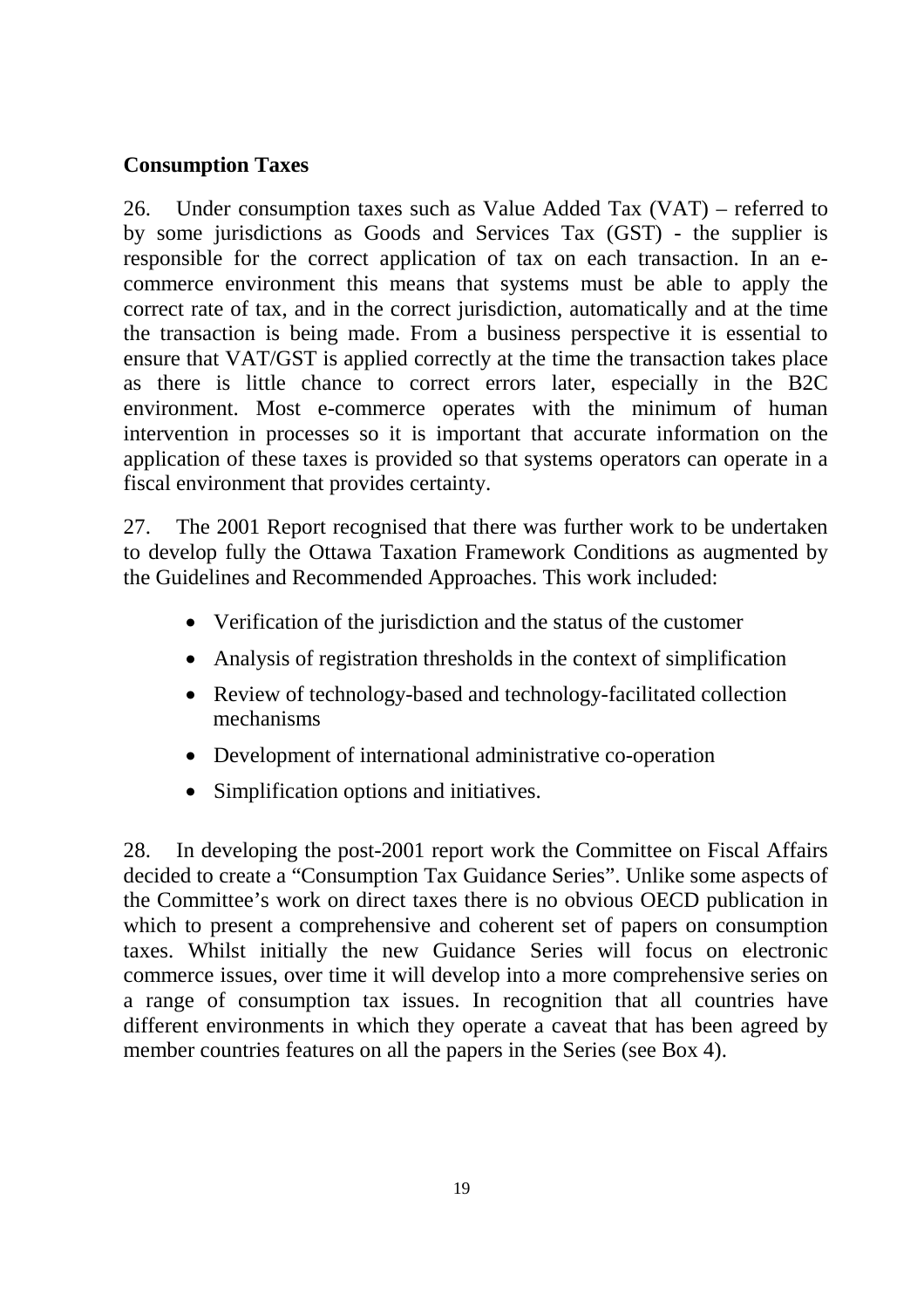#### *Box 4: Consumption Tax Guidance Series Caveat*

*Consumption Tax Guidance is a means of developing greater awareness of both policy and administrative issues. On policy issues the Guidance contains recommendations to member governments that are aimed at removing conflicts, distortions and disincentives to international trade. The section on administrative issues has been developed as a result of sharing experiences between member countries. The OECD's Committee on Fiscal Affairs has approved the contents and countries are encouraged to apply the guidance wherever possible. Nothing contained herein binds member countries, although where there is clear consensus amongst the member countries, administrations should consider the guidance in the light of their existing taxation systems and their legislative approaches.* 

The first papers in that Series are, therefore, the outputs from the Committee's work on electronic commerce. These papers are summarised in the following paragraphs but the complete papers can be found on the OECD's web site (www.oecd.org/taxation).

#### *Electronic Commerce – Verification of Customer Status and Jurisdiction*

29. The guidance paper on this issue provides practical guidance on mechanisms that may be used to establish the status (business or private) and jurisdiction of the customer for low value electronic commerce transactions where the vendor does not have an established relationship with the customer. The intangible nature of many e-commerce transactions (such as a supply of a digitised product) means that in order to deliver the product it is not essential for the supplier to have the customer's physical address. So the question arises as to how a supplier can be sure of the customer's location in order to apply the correct tax decision. At the same time the supplier will need to know whether or not the customer is registered for VAT/GST (a VAT/GST-registered customer will account for tax under reverse charge/self-assessment). The guidance concludes that the status and jurisdiction of a customer should be based on customer self-identification, supported by a range of other criteria including payment information, tracking/geolocation software, nature of the supply and digital certificates. It will be important to monitor the application of these recommendations as technology develops and the means of determining customer location improve.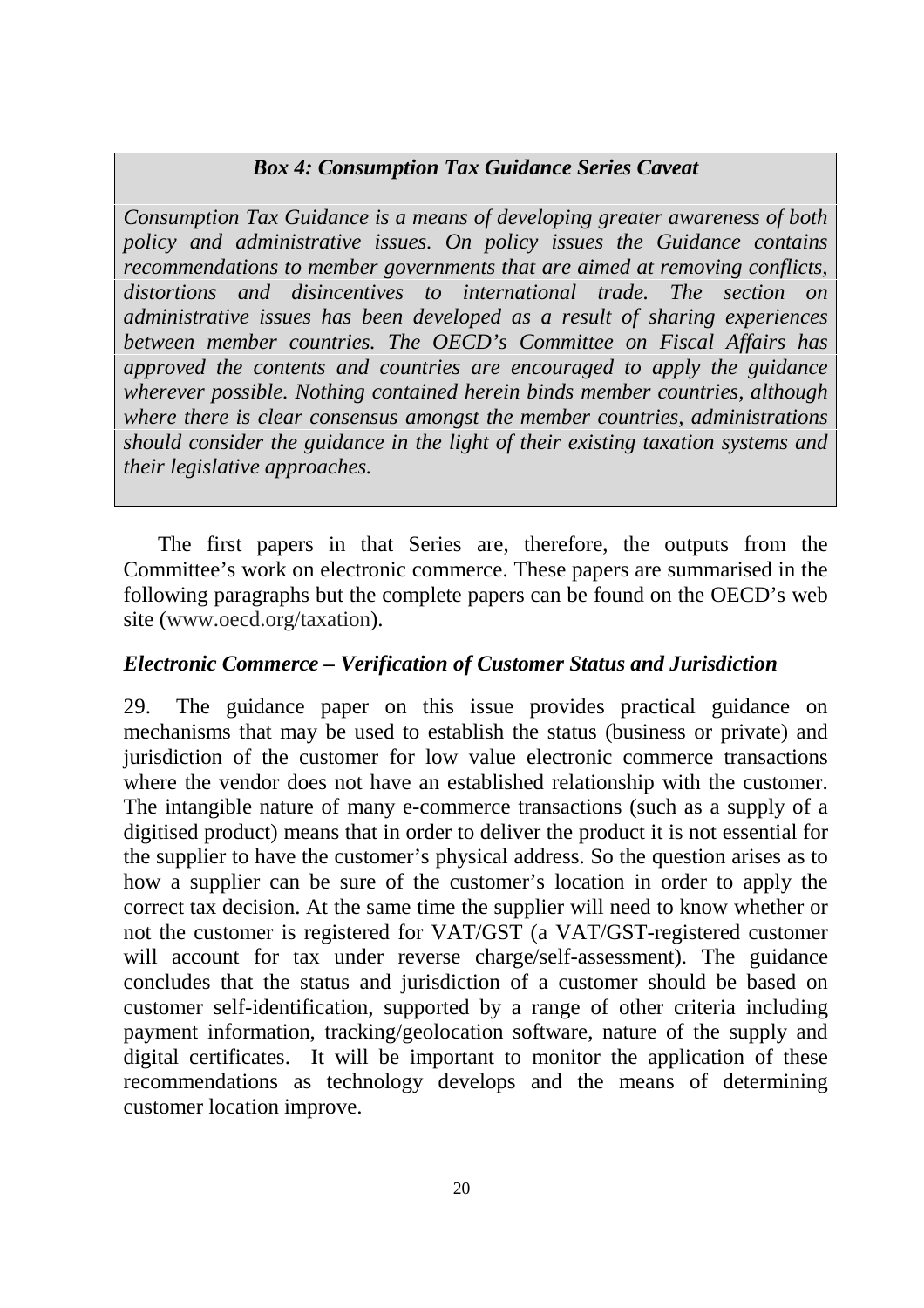#### *Electronic Commerce – Commentary on Place of Consumption for Businessto-Business Supplies (Business Presence)*

30. The Guideline on the Definition of the Place of Consumption for the Taxation of Cross Border Services and Intangible Property in the Context of Ecommerce provides that for cross border business-to-business supplies of services and intangibles:

- The main criterion for determining the place of consumption (and therefore the place of taxation) for the supply is the jurisdiction in which the recipient has located its business presence.
- Countries may use a different criterion where the application of the main criterion results in a distortion of competition or avoidance of tax, (*e.g.* resulting from the routing of services through establishments in non-tax or low-tax jurisdictions)

31. The commentary builds on the main criterion by stating that in cases where a customer has multiple locations, the terms of the contract (*e.g.* invoicing, terms of payment, use of intellectual property) should normally provide sufficient indicative evidence to assist both business and revenue administrations in determining the jurisdiction of consumption. It then develops an override to this by suggesting that where supplies are routed through low-tax or no-tax jurisdictions in order to avoid or minimise taxation of consumption, a country may choose to require a business presence in its jurisdiction to account for tax to the extent – but only to the extent - that consumption takes place in that jurisdiction. In addition, and in order to avoid double taxation, the host country of the business location may choose to provide a correction proportionately equivalent to the tax collected by the country under the application of this test.

#### *Electronic Commerce – Commentary to the Recommended Approaches to the Practical Application of the Guidelines on the Place of Consumption – Simplified Registration Systems*

32. This guidance explores registration and declaration procedures and record keeping requirements in the context of simplified registration systems for ecommerce B2C cross border transactions. It suggests that governments that implement simplified registration systems consider using electronic registration and declaration and encourages tax administrations to review and develop a legal basis to allow for the use of electronic record keeping systems.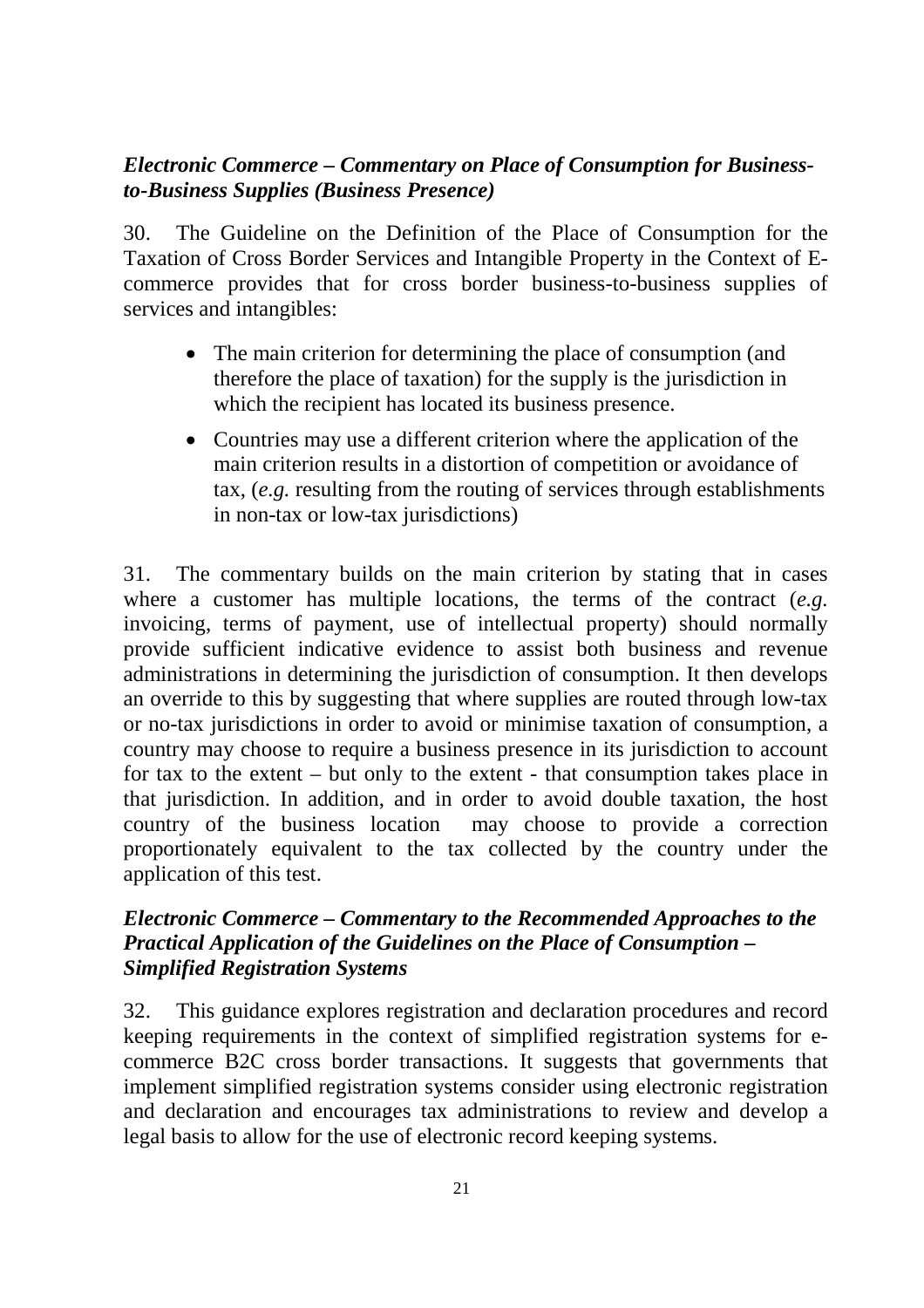#### **Other Consumption Tax Issues**

#### *Registration Thresholds*

33. The 2001 Report highlighted the role that registration thresholds might have to play in minimising compliance requirements for non-resident suppliers and identified that this was an area for further clarification. As can be seen from the full version of the report (available at www.oecd.org/taxation) a number of complex issues have arisen, partly from the fact that there is a variety of thresholds across OECD countries.

34. Variations on the theme of thresholds can be seen in the relevant tables published in the OECD's "Consumption Tax Trends" 2. Countries approach the issue of thresholds from a number of different perspectives:

- Equivalent registration and collection threshold
- No registration threshold but a separate collection threshold
- Separate thresholds for suppliers of services
- Separate thresholds for the charitable sector
- Differing thresholds for non-resident suppliers as opposed to domestic suppliers
- Absence of thresholds

 $\frac{1}{2}$ 

35. In addition to these variations in approach there is also a wide range of annual turnover limits from nil up to a top value of over  $\epsilon$ 200,000. The report acknowledges that against this background developing a consistent approach across all countries was not feasible. The discussion was focused on the application of thresholds to non-resident e-commerce suppliers utilising the simplified interim approach. However, the fact that many countries do not currently grant thresholds to non-resident suppliers has raised issues over neutrality, compliance burdens and practical application. The report concludes that countries should carefully consider these features as part of the development of simplified registration systems. This is an issue that the Committee will keep under review.

see also Table 8 at http://www.oecd.org/EN/document/0,,EN-document-22 nodirectorate-no-1-32519-22,00.html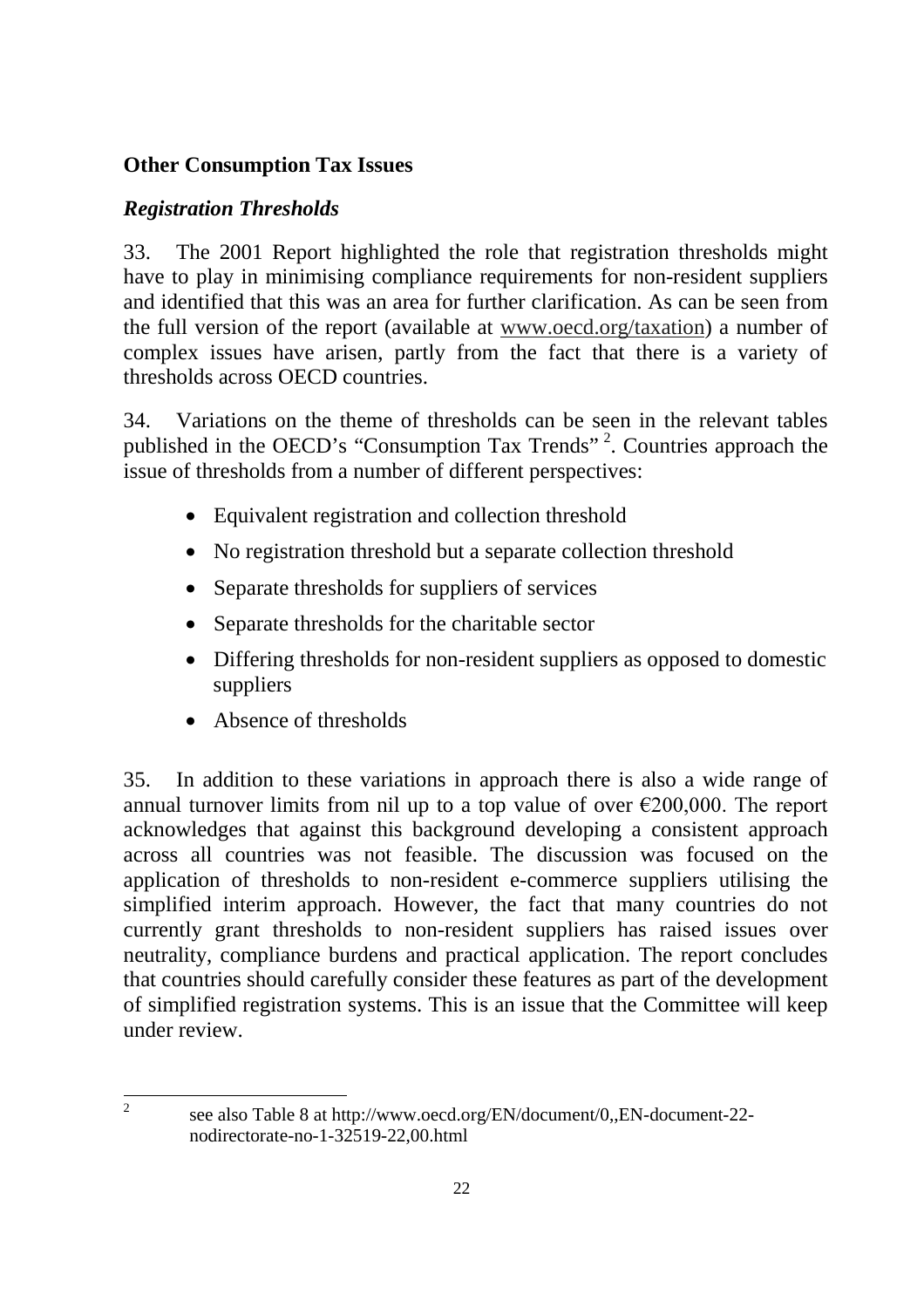#### *Using Technology for the Collection of Consumption Taxes*

36. There is also a report available at www.oecd.org/taxation on how technology might better be used in collecting tax on cross-border B2C transactions. There is little doubt that the most difficult issue for the application of consumption taxes to electronic commerce is the collection of tax on digitised products sold from a vendor in one country to a consumer in another. As noted above the 2001 Report recommended an interim approach of simplified registration that would allow a relatively easy registration and reporting system. But the reality is that as sales of these products develop (as they are forecast to) no matter how simple a registration and reporting system may be, the potential requirement for a business to deal with a large number of countries in which it has no physical presence is unlikely to be a sustainable solution. As work has progressed on this subject it has emerged that technology could play the key role, and tax administrations should consider the steps to create the legal and administrative environment which will enable the development of business driven technological solutions. Section VI of the report sets out the issues to be addressed.

#### *Simplification*

37. The technology that supports electronic commerce also has potential for simplifying the application of consumption tax systems. The new Consumption Tax Guidance Series includes Commentary to the Recommended Approaches to the Practical Application of the Guidelines on the Place of Consumption – Simplified Registration Systems. This addresses a number of issues in this area, including documentation and record-keeping in the context of the interim simplified registration process. Work on tax administration issues has also identified a number of options for simplifying requirements such as recordkeeping and transaction information. But it is clear that simplification is a thread that runs through much, if not all, of the work on consumption taxes.

38. Business has made it clear that, in terms of compliance costs, they regard administrative processes as important issues for simplification. As they noted in the 2001 Report the more that processes can be simplified and aligned between countries the greater the scope for easing burdens and encouraging compliance. The Committee recognises that, in some areas at least, these will be longer-term objectives. Nevertheless, implementing the guidance contained in the Consumption Tax Guidance Series on suggested procedures for verification of status and jurisdiction and the streamlined processes for simplified registration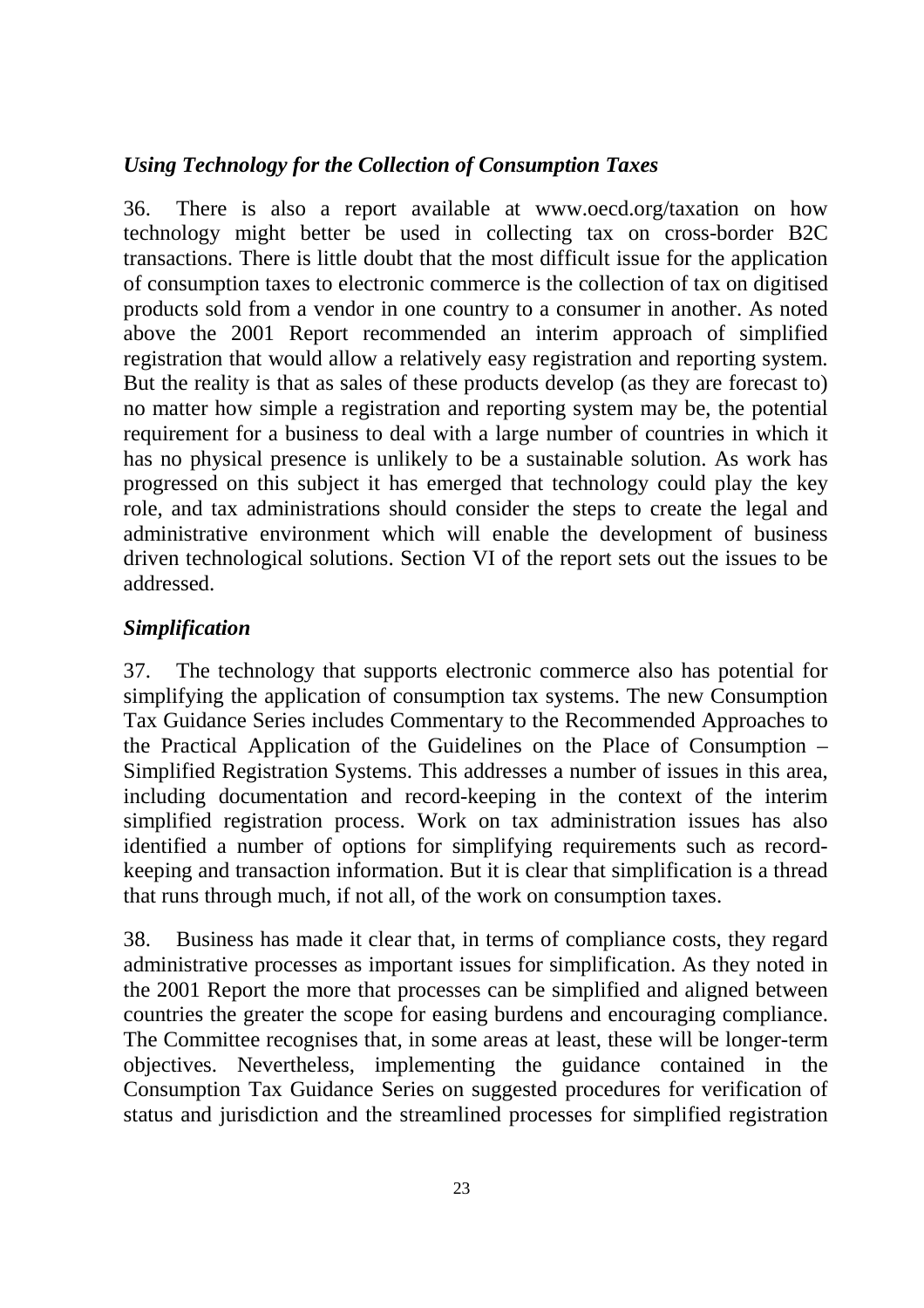will ease business concerns. Any moves towards greater consistency in application of procedures should result in reduced compliance burdens.

#### *Implementing the Ottawa Framework Conditions – a view from the Consumption Tax TAG*

39. Business members of the Consumption Tax TAG have raised some issues that, they feel, are in need of further work in order for the Ottawa Taxation Framework Conditions to be satisfactorily implemented. They have produced a report, in conjunction with Committee's Working Party on Consumption Taxes, although not necessarily endorsed by the Working Party. The full version of the report is on the OECD web site. A major concern expressed by business is double taxation and the report identifies several causes, including:

- Conflicting place of supply rules;
- Conflicting definitions;
- Conflicting tax results arising from different verification requirements for either jurisdictional determination or taxpayer status; and
- Incompatible approaches to treating bundled supplies.

40. In working through this issue it became clear that different jurisdictions have taken different approaches to the taxation of cross-border services and intangibles under their national VAT/GST systems. Emerging from this debate is an understanding that these different approaches have potential for double taxation and unintentional non-taxation, not only for e-commerce but for a wider range of internationally traded services. As a result the Committee will be undertaking further work later in 2003 to ascertain the extent and the nature of the problems arising from the application of consumption taxes to international services.

41. Business members are also keen to see the development of exchange of information between countries especially where this might lead to a satisfactory resolution of double taxation disputes. International agreements are suggested as one means of facilitating this. This issue may well emerge in the Committee's further work on the application of consumption taxes to international services.

42. Some businesses remain concerned that by defining digitised products as "not goods" (as was confirmed in the Ottawa Taxation Framework Conditions) differing channels of delivery can result in different tax rates. The most quoted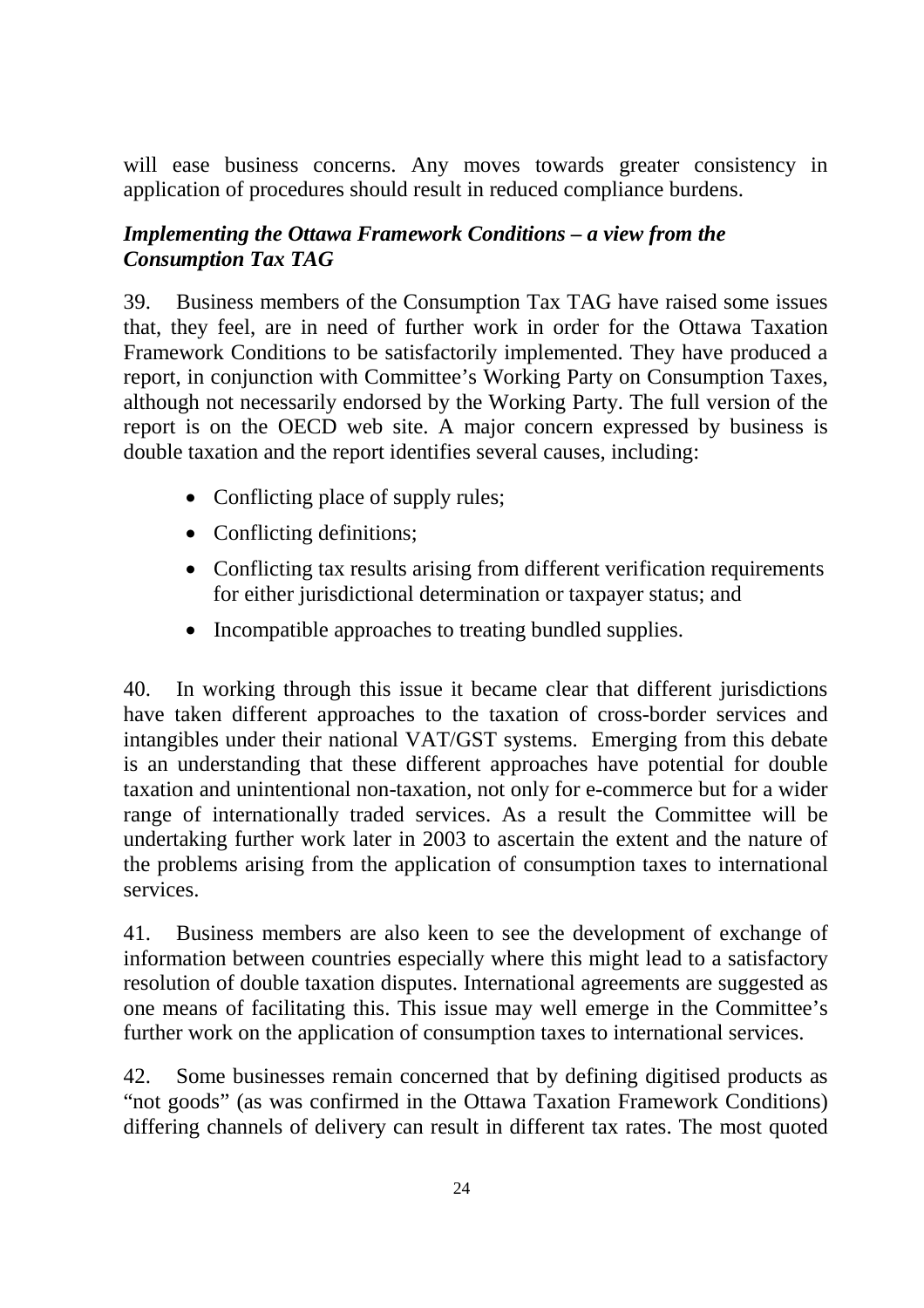example of this is the on-line newspaper that may, as a result of its classification as a service, be liable at a standard rate of VAT/GST, whilst the conventional version will often benefit from a reduced rate. Governments largely take the view that the different functionality inherent in the on-line version means that, typically, the electronic product is significantly different from its hard copy version. But it remains the case that for those businesses with an interest in supplying such on-line products this will remain problematic.

#### **Tax Administration**

- 43. Post 2001 work focused on:
	- Jurisdictional verification (how is a business trading through the Internet satisfactorily identified?)
	- Transaction data elements (what elements should software developers incorporate into systems?)
	- Record keeping requirements (how should records be maintained to ensure their integrity and authenticity over time?)
	- Co-ordinating input into standard-setting bodies

#### *Box 5: Revenue Administration Guidance Series*

The work of the Forum on Tax Administration forms the first papers in the Series. All the papers bear a standard caveat:

*Each Revenue authority faces a varied environment within which they administer their taxation system. Jurisdictions differ in respect of their policy and legislative environment and their administrative practices and culture. As such, a standard approach to tax administration may be neither practical nor desirable in a particular instance.* 

*The documents forming the OECD Tax guidance series need to be interpreted with this in mind. Care should always be taken when considering a Country's practices to fully appreciate the complex factors that have shaped a particular approach.*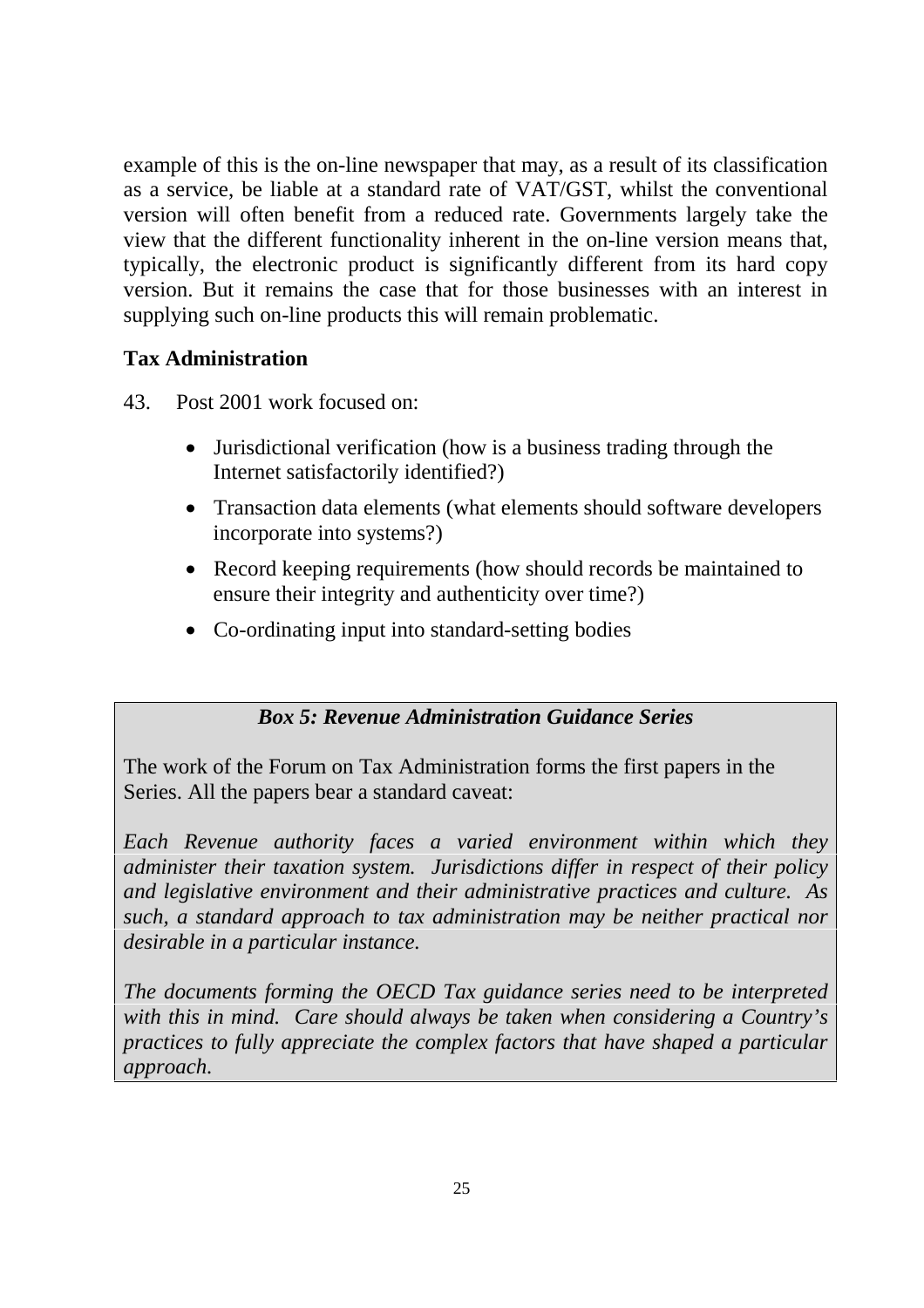44. The work has continued to benefit from the input of business and non-OECD government representatives through the Compliance, Information and Documentation Technical Advisory Group (CID TAG).

45. As a means of making the outcomes of this work available to a wider audience the Committee created a Revenue Administration Guidance Series (see Box 5). The papers in the Series have been agreed with the CID TAG.

46. What follows is a summary of the relevant papers in the Revenue Administrations Guidance Series. The full papers are available at www.oecd.org/taxation.

#### *Business Identification*

47. This Guidance examines the issues associated with the identification of on-line businesses and encourages appropriate standards of identification of businesses offering services or products via the Internet.

48. The development of global electronic commerce introduces a new element into the accurate identification of businesses for both consumers and regulatory authorities – the physical business is no longer directly observable. In an electronic commerce environment a business may only be identifiable by its domain name *(e.g.* www.businessname.com) and the correspondence between a domain name and the location of where the business activity is undertaken is generally weak.

49. The Guidance identifies two self-identification mechanisms that, if complied with, would ease the concerns of revenue authorities. These mechanisms are:

- The provision of appropriate contact information on the business web site.
- The completion and maintenance of relevant web site ownership information in the gTLD and ccTLD WHOIS databases.
- 50. The following guidance is identified for revenue authorities:
	- Revenue authorities are encouraged to derive and promulgate a common position on the issue of Business Identification in an electronic commerce environment.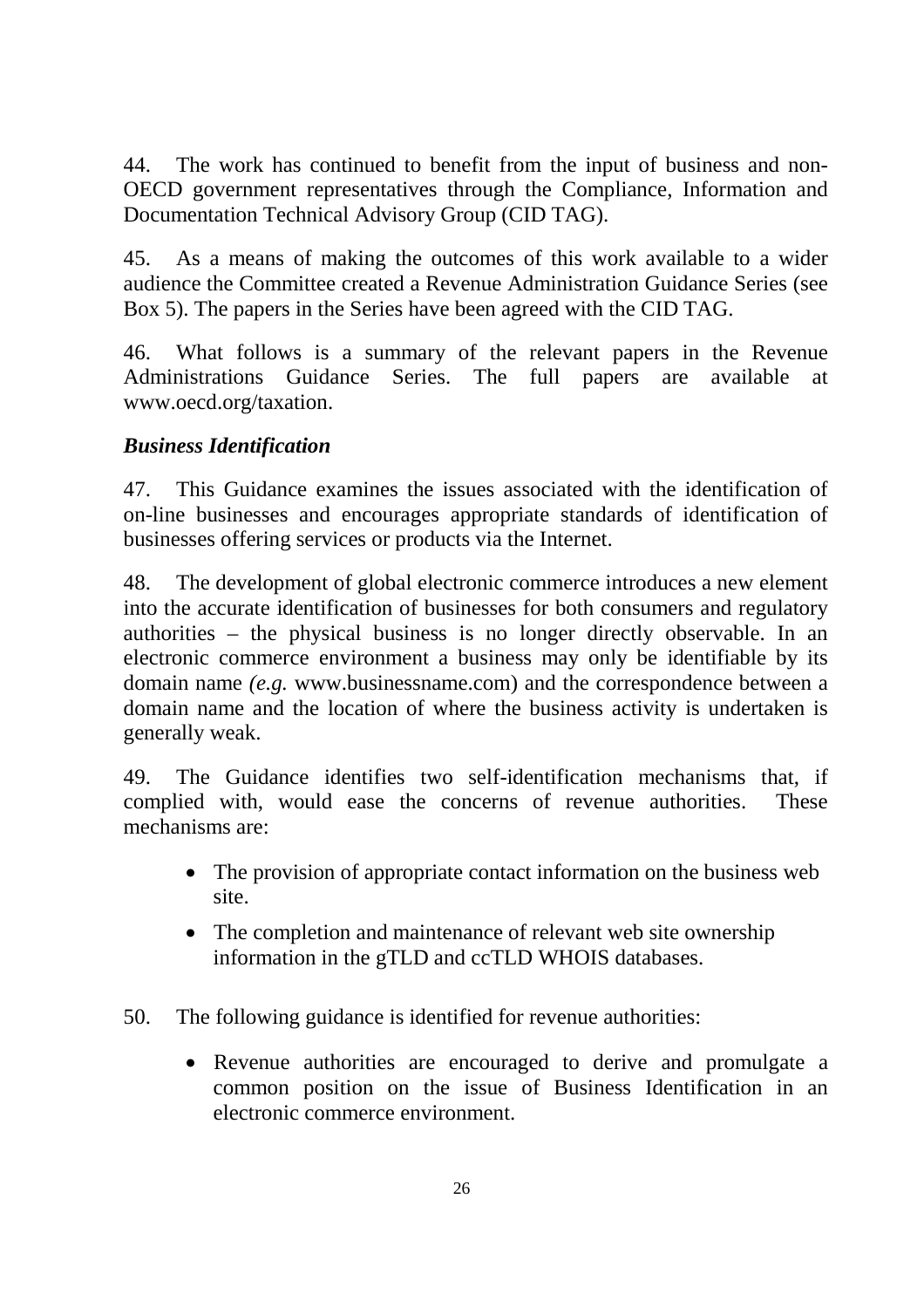- Revenue authorities are encouraged to work with relevant government regulatory agencies, business associations and other organisations to ensure that businesses engaged in eCommerce provide, and accurately maintain, the following contact information on their web site:
	- The business's legal name and the jurisdiction in which it is registered together with any applicable business and tax registration numbers.
	- The trading name under which it conducts business.
	- The principal physical addresses of the business, including jurisdiction, sufficient to ensure the Revenue authority can locate the business offline.
	- An online method of contact such as e-mail.
	- The name of a point of contact within the business, and
	- The telephone number of that point of contact.
- Revenue authorities are encouraged to work with relevant government regulatory agencies, business associations and other organisations to ensure businesses engaged in e-commerce provide and maintain complete and accurate information to the Internet registrar with which they register.
- Revenue authorities are encouraged to work with relevant government regulatory agencies, business associations and other organisations to ensure that country code Top Level Domain registrars for their geographic jurisdictions abide by internationally recognised registrar requirements in respect to the collection, verification and global availability of WHOIS data for business registrations.
- Revenue authorities are encouraged to work with relevant government regulatory agencies, business associations and other organisations to ensure that the Internet Corporation for Assigned Names and Numbers (ICANN) considers on a periodic basis whether regular pre or post verification of WHOIS data by registrars is warranted in certain circumstances.
- Revenue authorities should closely monitor developments in business identification.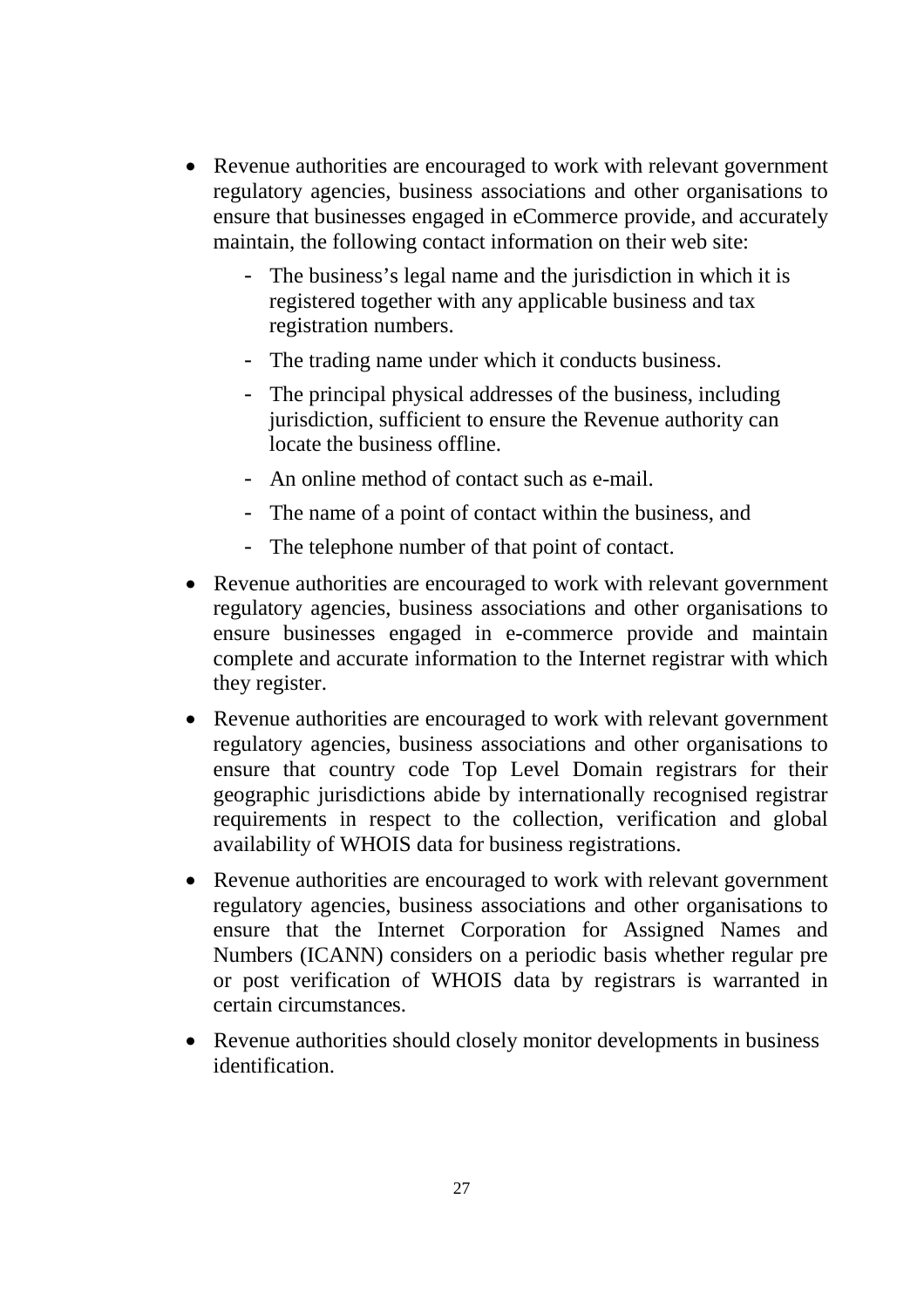#### **Transaction Information**

51. This guidance paper provides appropriate guidance on transaction information for businesses offering services or products via the Internet. The paper is written from an audit perspective, to ensure that an appropriate amount of information exists on the transaction so as to enable verification of the tax results arising from the transaction or aggregated series of transactions. While written for the emerging electronic commerce environment it applies equally to traditional business transactions using electronic systems.

52. To the extent that transaction information requirements and their format and mode of storage can be more consistently agreed between jurisdictions the costs of compliance and of administering the system are likely to be reduced. It should be recognised that most of the transaction information data elements are already in place in most businesses as part of their existing accounting systems and processes, either for internal control reasons or to comply with domestic legal requirements.

53. The approach of the guidance paper is a minimalist one that aims to provide a pragmatic balance between the costs and burdens placed on business and the need for revenue authorities to establish that the correct tax has been declared. Additional data to that required for normal business practices should only be required where it is essential for good governance of tax systems.

- 54. The following guidance is identified for revenue authorities:
	- Revenue authorities are encouraged to work with relevant government regulatory agencies, business associations and other organizations, such as developers of accounting software and private auditors, to promulgate the common position, set out in the guidance paper, as a basis for:
		- ensuring that businesses engaged in e-commerce create, record and maintain appropriate transaction information,
		- developing specifications for a standard international audit data file that meets the requirements of all parties, and
		- developing common specifications for technology based and non-technology based techniques providing sufficient assurance for all parties with respect to the authenticity and integrity of transaction information,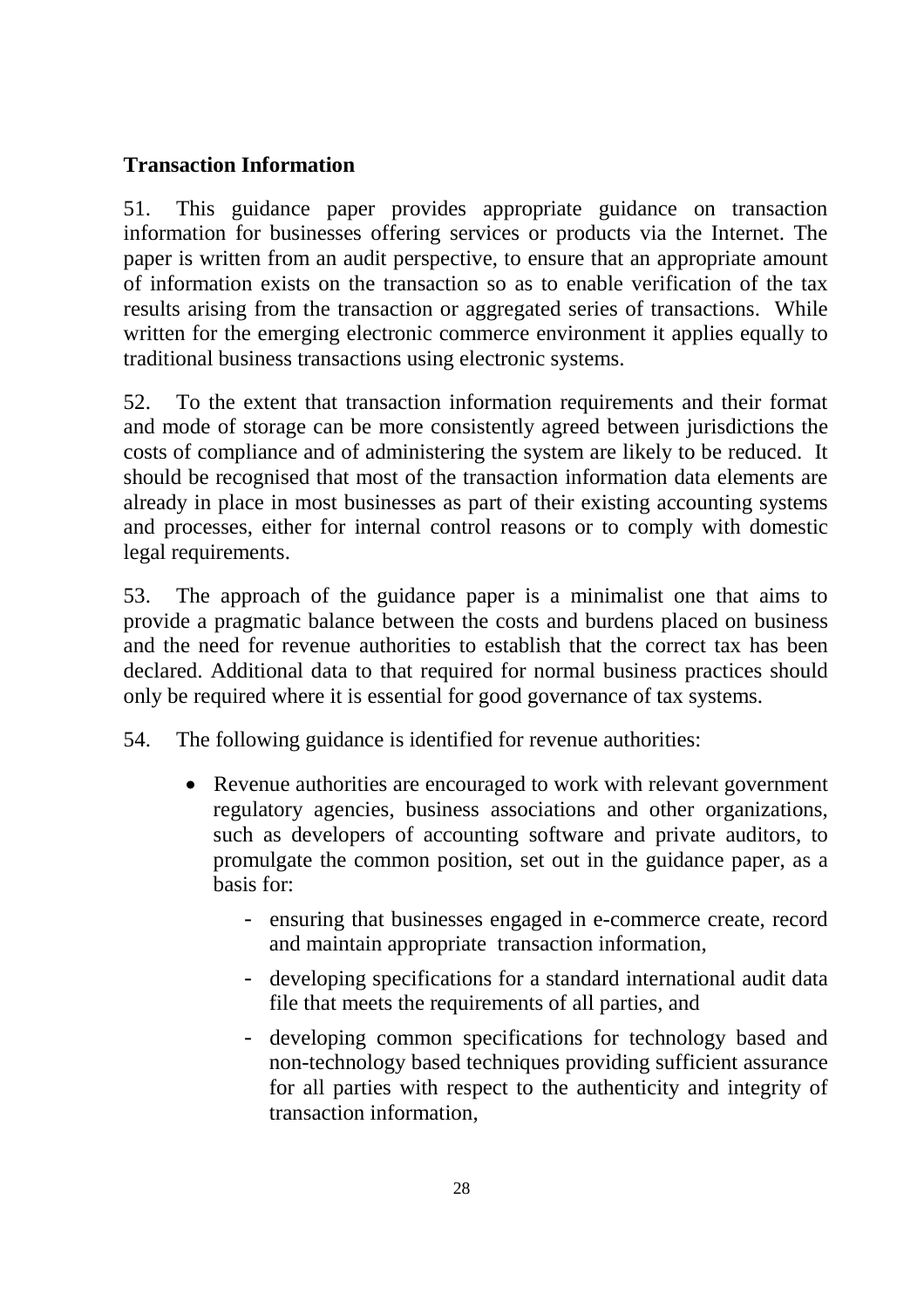in an electronic commerce environment (including where records are created, recorded and/or maintained electronically).

• Revenue authorities should closely monitor developments in transaction information.

## **Record Keeping**

55. This paper provides guidance on the appropriate standards for record keeping by businesses offering services or products via the Internet. It is equally applicable to transaction-based taxes (VAT/GST) and direct taxes that make use of aggregated transaction information. It is aimed specifically at record keeping requirements for e-commerce, although its principles apply equally to all computerised record keeping.

56. Revenue authorities are encouraged to work with relevant government regulatory agencies, business associations and other organisations, such as accountancy bodies, developers of accounting software and private auditors, to develop:

- Record keeping requirements in support of the OECD Taxation Framework conditions to facilitate the creation and maintenance of reliable and verifiable records that can be trusted to contain a full and accurate representation of electronic commerce transactions.
- Record keeping requirements that allow, to the fullest extent possible, the use of commercial records to meet statutory requirements.
- Common specifications for technology based and non technology based techniques providing sufficient assurance for all parties with respect to the authenticity and integrity of transaction information that is created, transmitted, recorded and maintained.
- A specification for a standard audit file that meets the requirements of all parties operating e-businesses or using a computerized accounting system.
- More consistent approaches to access and retention periods for electronic records that take account of technological developments, commercial practice, and the minimum requirements commensurate with good governance of the tax system in such an environment.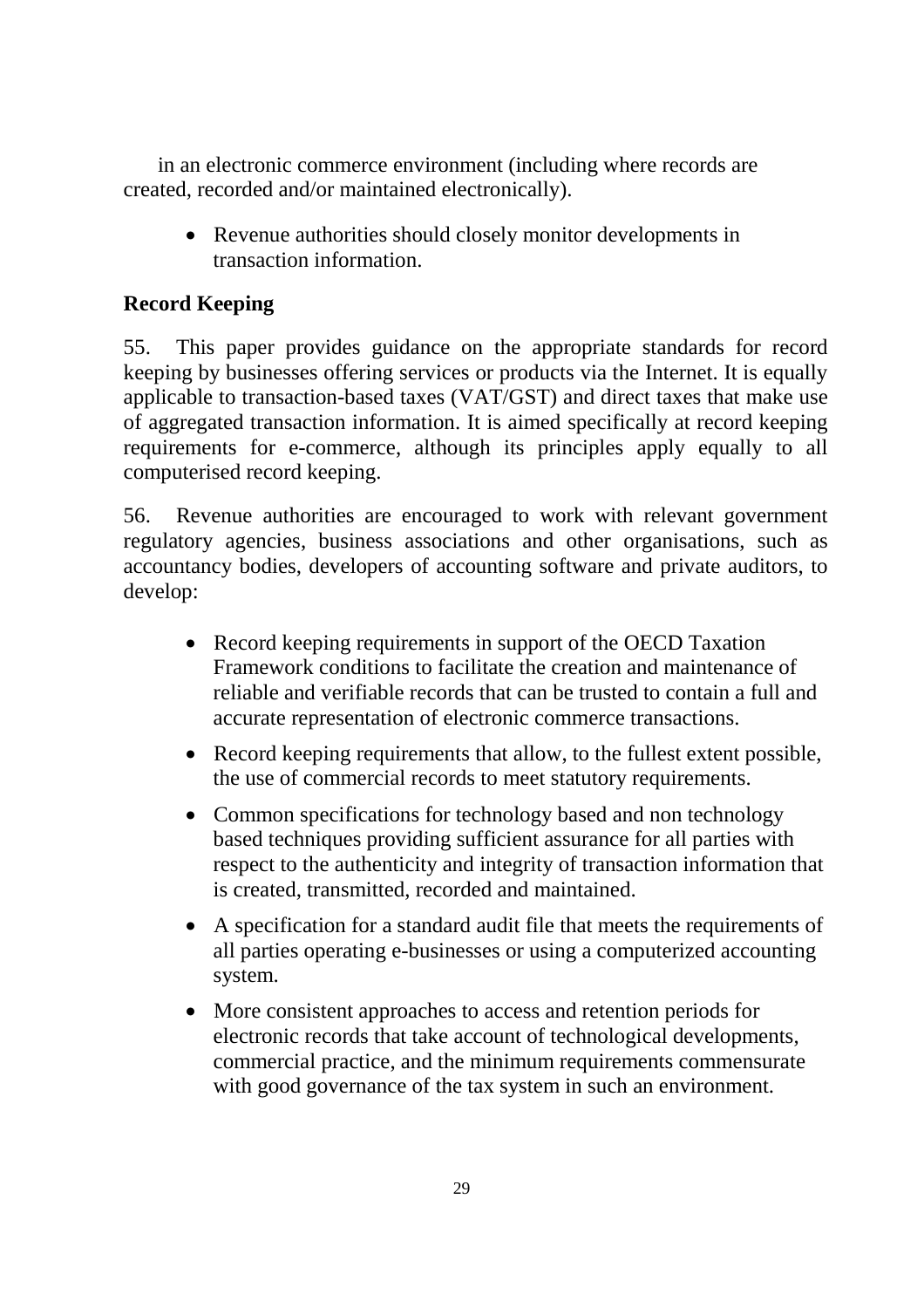57. Revenue authorities are encouraged to work with relevant government regulatory agencies, business associations and other organisations, such as accountancy bodies, developers of accounting software and private auditors, to ensure that:

- An appropriate regulatory framework exists to allow the creation, transmission, retention and access to electronic records and for their use for evidentiary purposes.
- An appropriate level of access is available to Revenue authorities and private auditors that includes:
	- A range of access options to computer systems and supporting documentation for revenue auditors
	- Timely access to electronic records in a readable format
	- Access to electronic records held in other jurisdictions. These records should be maintained to the same standard as in the jurisdiction where the business is located.
	- Access to electronic records held by 3rd parties.
- Appropriate assistance from anyone concerned with the operation of the system is available to auditors.
- Records should be produced for examination within a reasonable time, and in a readable format.
- Adequate storage and procedures for retrieval of electronic records exits. In particular they should ensure that:
	- All material data is stored including (where held) electronic signatures and certificates and related keys for signature verifications. If data is encrypted, keys and recovery procedures should also be appropriately maintained to ensure revenue authorities are provided with decrypted data in a readable format.
	- Transaction data received in electronic format should be stored as received; or if converted to another format then documentation relating to the conversion process should be maintained. The authenticity and integrity of the content of source documents must be preserved throughout the required period of storage through the use of electronic or other controls.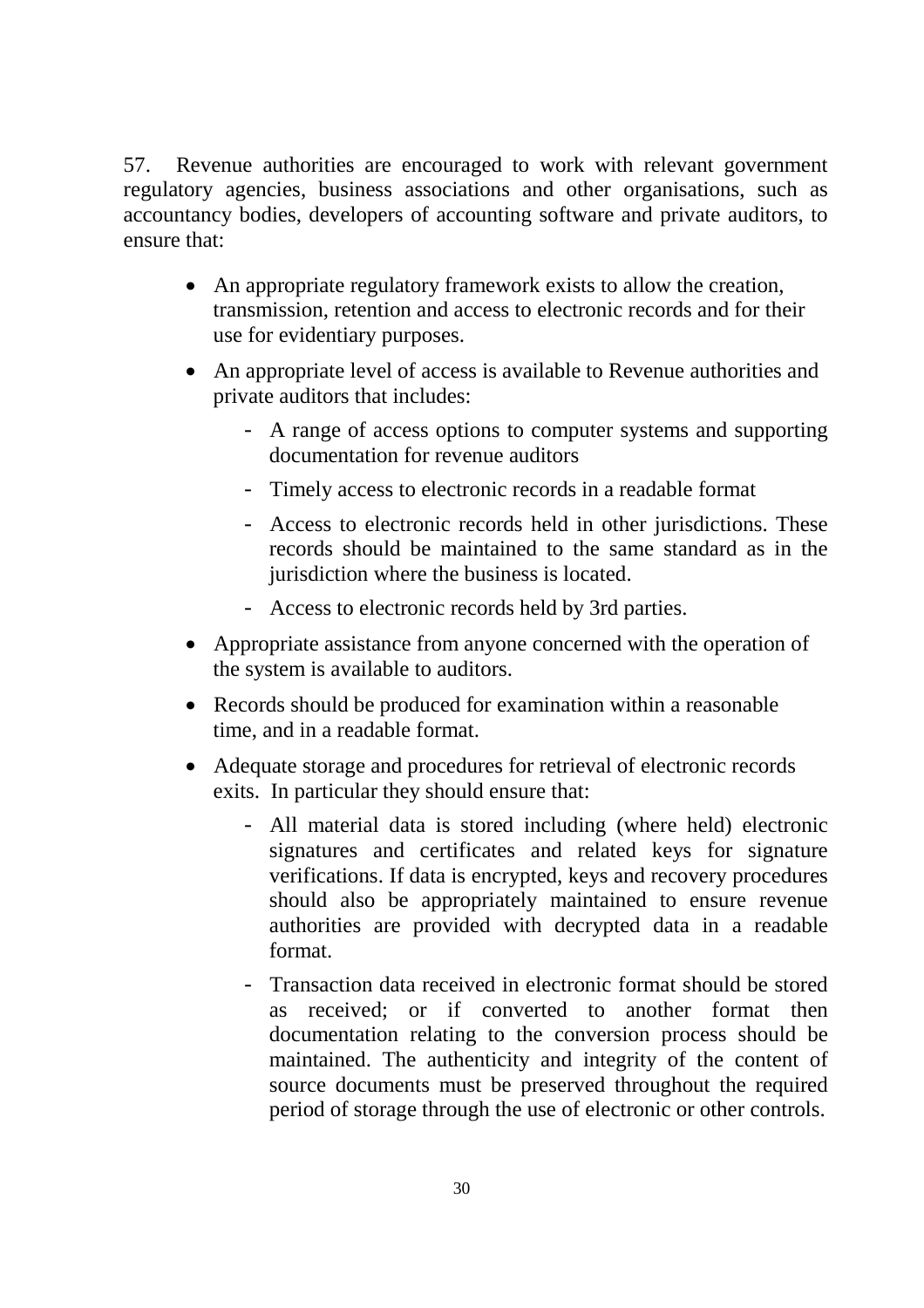- The usability and readability of data must be preserved through the required retention period, in particular when data is transferred from one storage system to another.
- An audit trail for tax relevant electronic records is maintained throughout the required period of storage.
- The burdens, including those related to retention periods, placed on businesses storing data are reasonable.

Revenue authorities should closely monitor developments in record keeping methods and technologies.

#### **Electronic Payment System Accountability**

58. The Guidance encourages an appropriate level of accountability in electronic payment systems in a manner consistent with conventional systems so that taxpayers can continue to rely on data from these systems to substantiate their tax position. Revenue authorities also often use these systems to verify the taxes and charges due to Governments by a business. The inclusion of an appropriate level of accountability in electronic payment systems can reduce the need for costly 'after-market' adjustments to the systems of taxpayers including businesses, customers and payment system providers.

59. The paper identifies three levels of accountability in electronic payment systems:

- Fully accounted;
- Semi-accounted; and
- Unaccounted.

60. A payment system that, in addition to the component amounts of the transaction, identifies **both** parties to the transaction is referred to in this paper as a **'fully accounted'** payment system. A payment system that identifies **only the business** undertaking the transaction is known in this paper as a **'semiaccounted'** payment system.

61. With an **'unaccounted'** payment system **neither the customer nor the business** is necessarily identifiable to the payment system provider. The business receiving the tokens representing electronic money can on-spend these without redeeming them through the payment system provider, leaving no third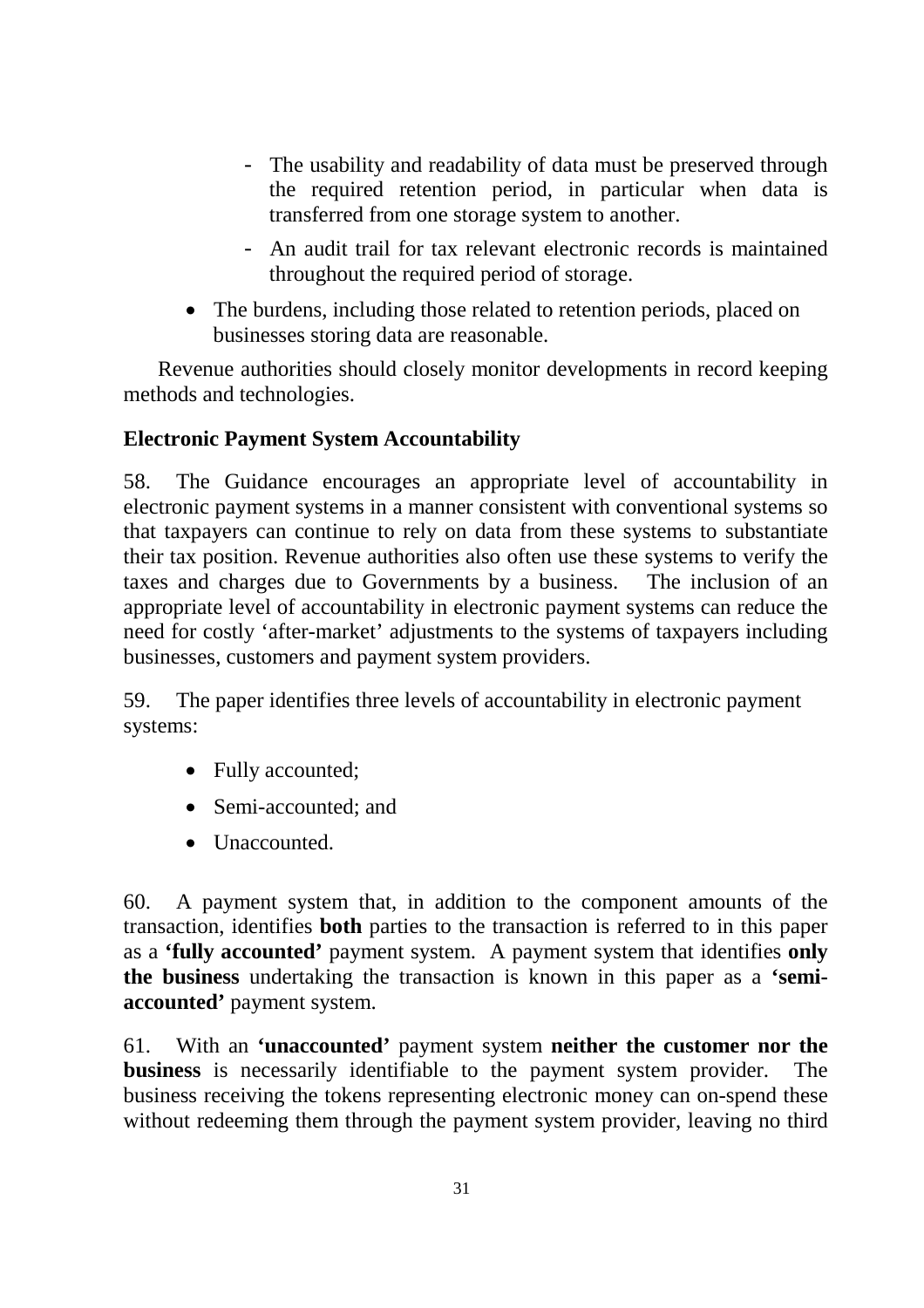party audit trail. These payment systems are thus designed or configured so that significant transactions can be carried out with full anonymity of both parties. As both the Customer and the Business can remain anonymous this payment mechanism is most analogous to physical money – but at the same time its unique advantages over physical cash raise special concerns for law enforcement agencies, including revenue authorities.

62. The issues that arise from the potential differences in levels of payment system accountability are analysed in the paper and the following guidance is suggested for Revenue authorities:

- Revenue authorities should derive and promulgate a common position on the issue of electronic payment system accountability.
- Revenue authorities are encouraged to raise the issue of electronic payment system accountability with relevant Government regulatory agencies.
- Revenue authorities may consider suggesting to relevant government regulatory agencies that electronic payment systems should be at least semi-accounted in nature and/or that load limits for unaccounted systems should be adopted.
- Revenue authorities may consider suggesting to electronic payment system developer's or other relevant parties that such payment systems should be at least semi-accounted in nature and/or that load limits for unaccounted systems should be adopted.
- Revenue authorities should closely monitor developments in new electronic payment systems.

#### **Input into Standard-setting bodies**

63. In its work on standard-setting bodies the Committee has ensured input regarding the importance of the accuracy of commercial web site information in the WHOIS registrar databases. This work, done in co-operation with other parts of the OECD, was for the long term successful administration of taxes in a global e-commerce environment, and was provided to ICANN by the Committee. The input emphasised the need for strengthened integrity and reliability of those databases and is reflected in the Business Identification guidance referred to above.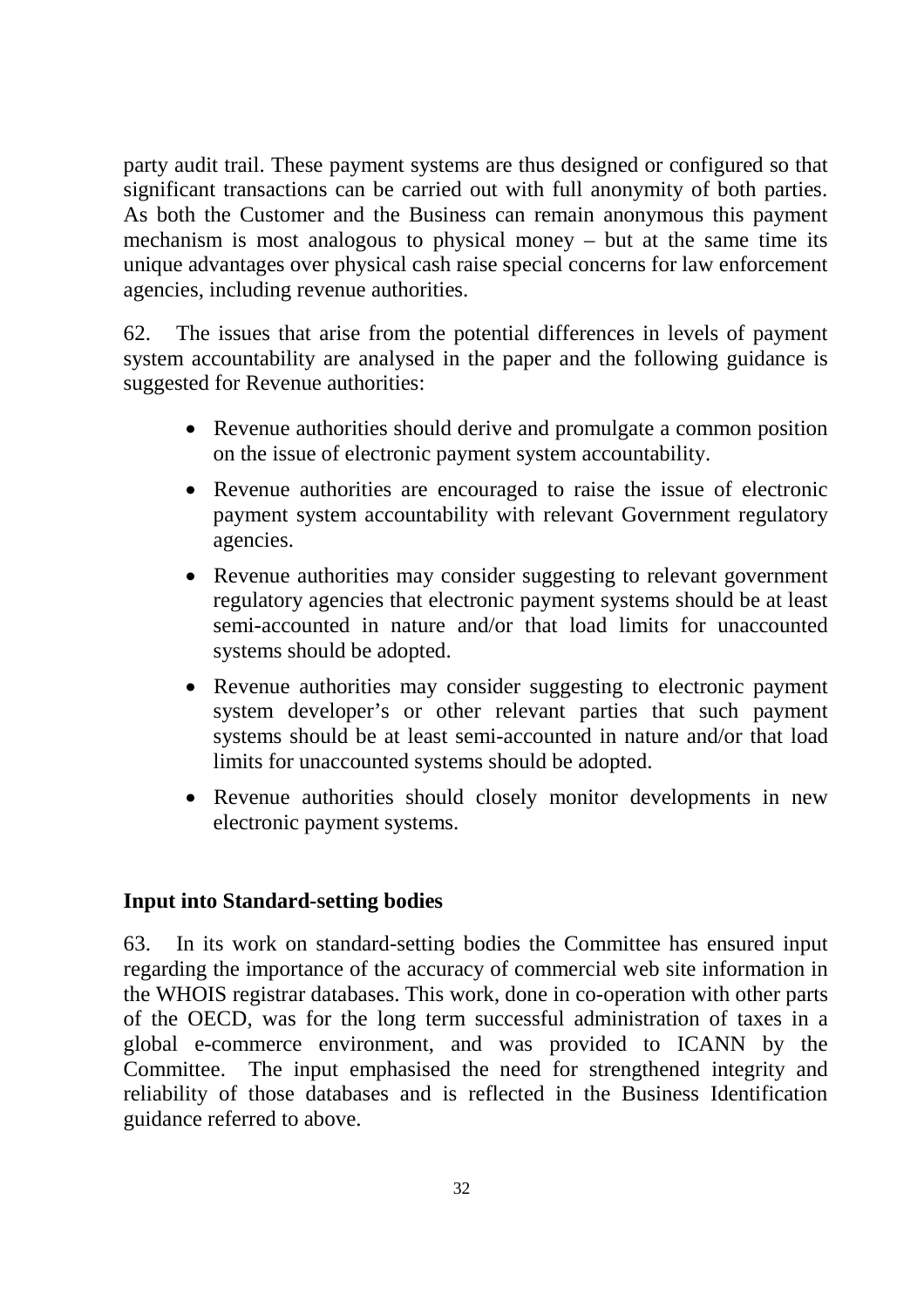#### **FUTURE WORK**

64. Certain types of on-line business activity are genuinely new and have required careful analysis of the taxation position. Tax implications for telecommunications services, the on-line supply of digitised products, Internet auction databases and the supply of rights have been covered in the Committee's work since 1998. One of the key (and certainly the most frequently quoted) principles of the Ottawa Framework Conditions is that of neutrality. Ottawa recognised that "taxation should seek to be neutral and equitable between forms of electronic commerce and between conventional and electronic forms of commerce". By and large the work that has been carried out has achieved this. But during the scope of its work, the Committee has found increasing dangers in treating e-commerce in isolation. If e-commerce receives specific treatment, without that treatment being applied equally to conventional commerce, the risks of breaching neutrality increase.

65. As noted above, electronic commerce is now part of mainstream activities for most businesses, with the majority of businesses extending activities onto the Internet that they were undertaking before its advent. They are using the Internet's potential to complement existing sales channels, enhance existing goods and services, and expand geographical reach. A recent OECD paper contained the following comment: "e-government is more about government than "e"<sup>3</sup>. Equally it is said that **e-commerce is now more about commerce than "e".** As such the Committee recognises that ICT has created radical change across much of the business environment. But the growth in trade, and especially the significant growth in cross-border services, has been driven not only by e-commerce, but by a host of factors. Increasing globalisation, improved access to markets, deregulation and privatisation initiatives along with evolving firm strategies have all contributed to these changes. Focusing on only one component of these changes may well invoke risks for future work on taxation. To address this new environment, the Committee will integrate its continuing work on electronic commerce into its mainstream core work and maintain adherence to its ground-breaking work on defining the place of consumption for consumption taxes, tax treatment of digitised products and characterisation of payments and the location of on-line vendors in the Internet world.

 $\frac{1}{3}$ 

OECD Policy Brief "The e-government imperative: main findings"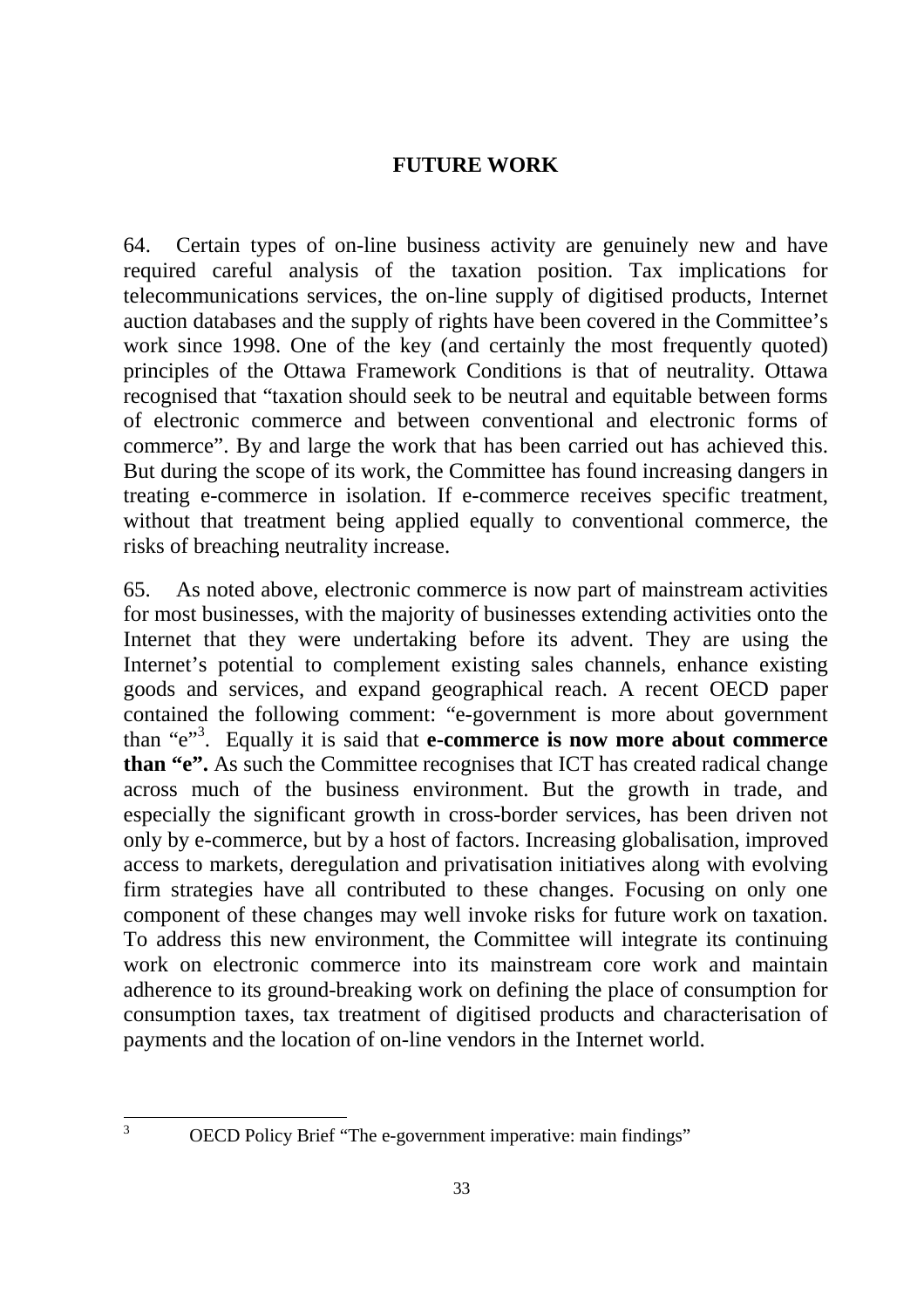66. By so doing the Committee will be better positioned to adopt a holistic approach to taxation, rather than on specific aspects (such as e-commerce). To illustrate this, the report from the Consumption Tax TAG notes the application of differing bases for place of taxation rules to the international trade in services, leading to potential for double or unintentional non-taxation. This conclusion came about as a result of analysing how these rules affect e-commerce, but if, in addressing these issues, the focus is retained solely on e-commerce, the issues affecting the wider set of international services will be missed. In order to address these concerns the Committee has included in its current work programme issues related to the application of consumption taxes to international services<sup>4</sup>. Moreover, it follows that by working on services more generally, rather than on e-commerce specifically, the risk of breaking the neutrality principle is much reduced.

67. There do, however, remain some specific issues for e-commerce that require further work.

#### **Direct Taxes**

68. The BP TAG's future work programme will be divided into 2 parts. The first part will involve the completion of the parts of the original work programme that it is felt still merit attention. The second part will be to continue to monitor developments and take appropriate action where necessary in the light of any developments that occur. This is in line with the mandate given to the TAG, which provided that

*"The work of the TAG will involve looking at how the current treaty rules for the taxation of business profits apply in the context of electronic commerce and examining the feasibility and desirability of proposals for alternative rules. Thus it is envisaged that a large part of that work will be to monitor developments. For that reason, the Group might be in existence for some time and may produce a number of reports."* 

69. It is proposed that the new work programme will be reviewed by the Committee in June 2004.

 $\frac{1}{4}$  For some countries the notion of 'services' includes supplies of intangible personal property.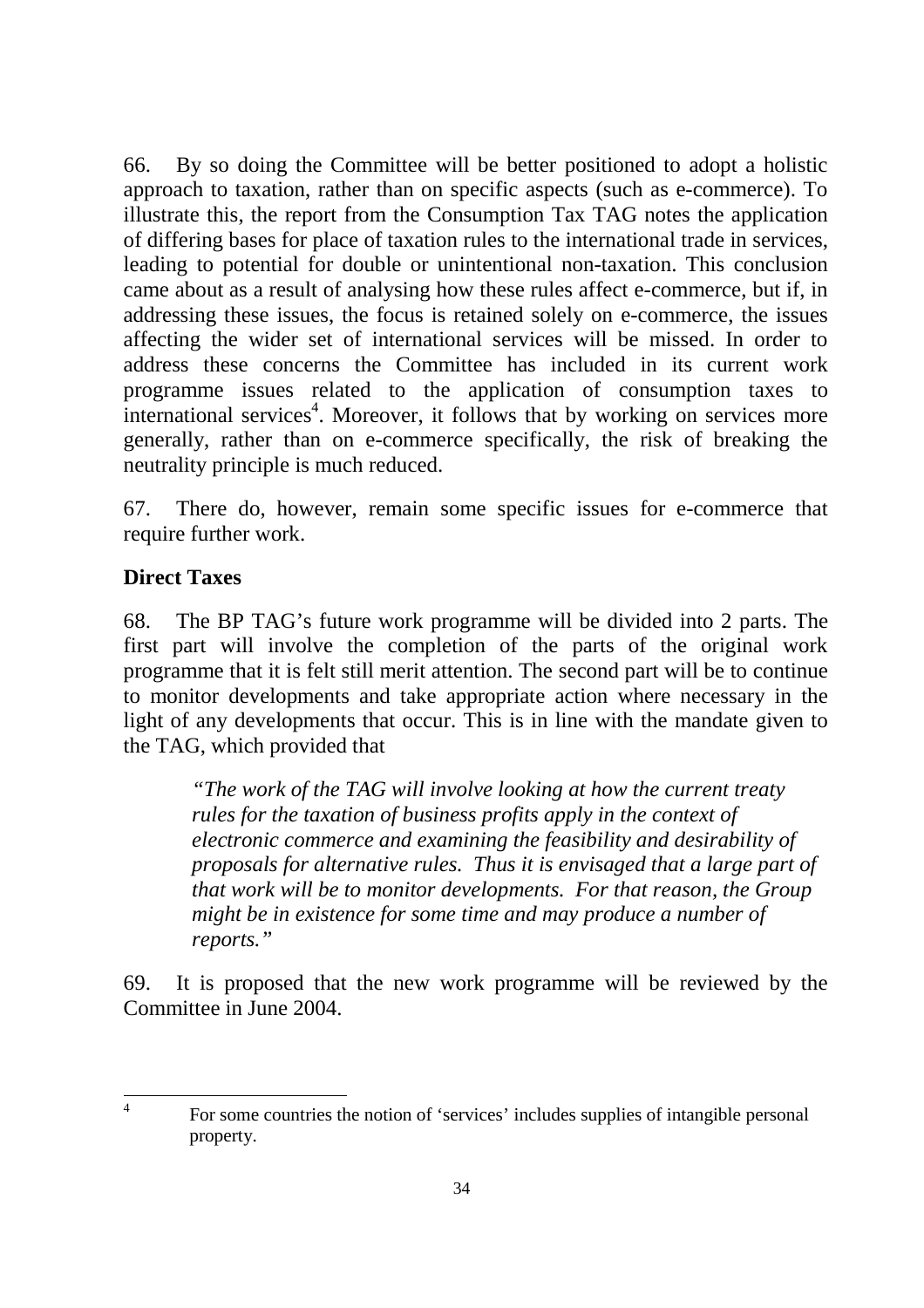#### *Completion of existing work programme*

70. Looking at the existing work programme it is not proposed to start any new topics but instead to complete the areas where substantial progress has already been made:

#### *Whether the current treaty rules are appropriate for e-commerce*

71. It is proposed that the TAG completes its discussion draft on this issue and releases it for public comment by 31 December 2003, with a view to presenting a final report to the Committee in June 2004.

#### *Place of effective management*

72. The TAG final report on this issue was placed on the OECD website in early June 2003 with a deadline for public comments of 1 September 2003. The draft together with the public comments will subsequently be considered by the **Committee** 

#### *Attribution of profit to a server PE*

73. The Committee will wait until the OECD has revised Part I of the Discussion Draft on Attributing Profits to a PE in general (that revision would take into account the TAG's draft and the public comments on it). The TAG will then review the revised Part I to ensure that it adequately dealt with e-commerce issues.

#### *Monitoring*

74. The task of the TAG will be to monitor developments in e-commerce as regards the application of direct taxes, especially where those developments challenge the international consensus reflected in tax treaties and conclusions reached at the Ottawa meeting in 1998. The type of developments that would be monitored would include, for example, any significant proposal for special ecommerce direct taxes or e-commerce treaty rules or any substantial effect on direct tax revenues attributable to business models based on new information technologies. This monitoring process will consist in identifying such developments and carrying work on them if is appropriate to do so.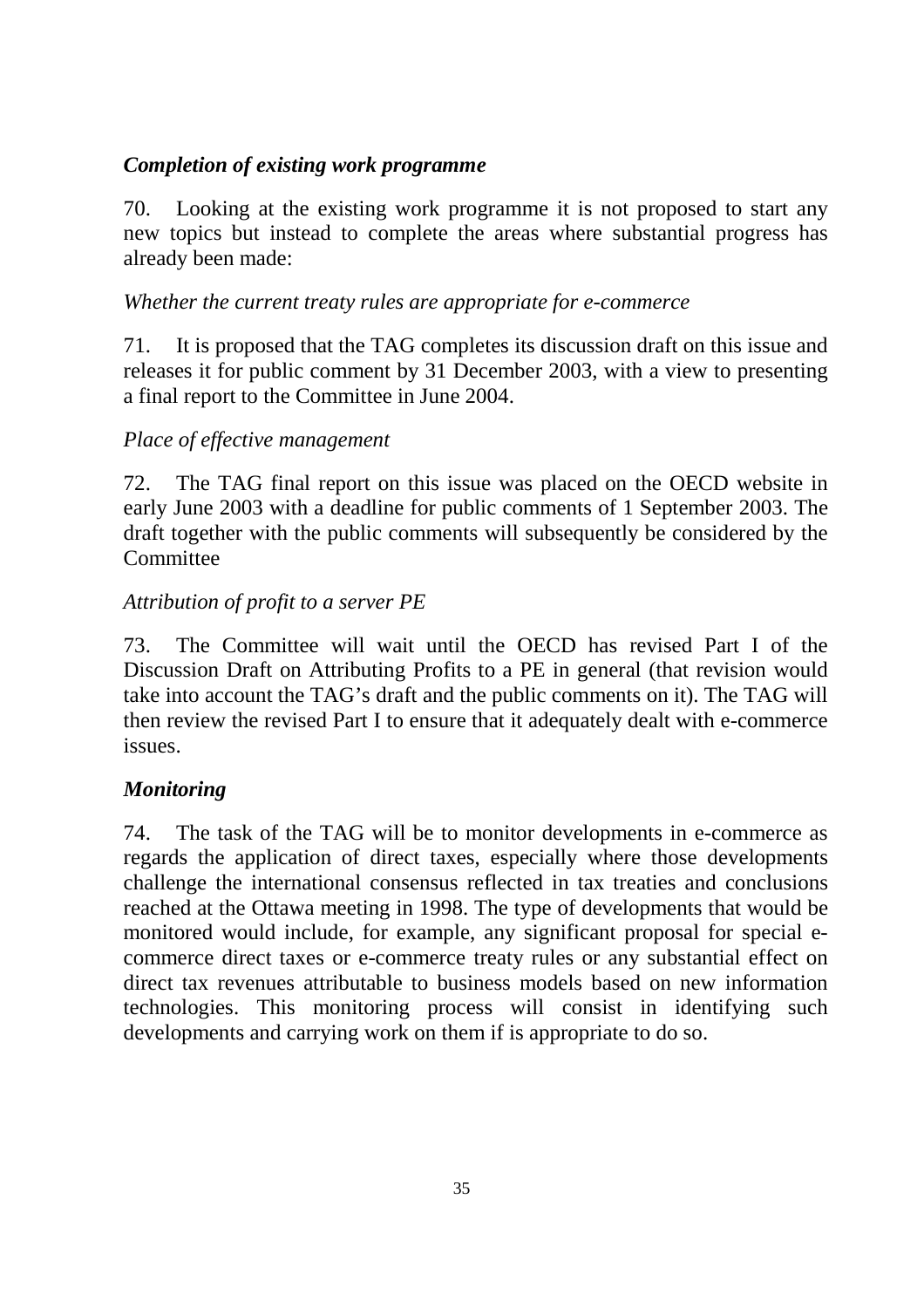#### **Consumption Taxes**

75. The outstanding issue is that of facilitating tax collection procedures for cross-border B2C e-commerce transactions. Issues that the Committee has identified for further work here include:

- The legal implications of using of intermediaries
- The role of certified software
- Identification of costs of implementing technology, who might be responsible for them and how to minimise the costs to both government and business
- Evaluation of on-line remote auditing in terms of system interface, accessibility and standards
- Development of a consumption tax environment that will allow market driven technological tax collection solutions to flourish

76. Further detail on this work can be found in Section VI of the Report on Automating Consumption Tax Collection Mechanisms.

77. In addition the Committee will be monitoring the implementation by member countries of the *Recommended Approaches to the Practical Application of the Guidelines on the Definition of the Place of Consumption* with specific attention being paid to developments in technology that might allow for:

- Improved verification of customer status and jurisdiction.
- New models for the effective collection of consumption taxes on cross-border B2C e-commerce.

78. In taking this work forward the Committee looks forward to continued cooperation with representatives from both business and non-OECD governments.

## **Tax Administration**

79. The Committee will continue its work on improving the application of technology to a wide range of tax administration applications. Features such as tax business architecture, call centres and Tax XML, in addition to the further development of on-line reporting by taxpayers, will be examined. Much of this work will provide member countries with the ability to learn of successful practices, thereby adding to the efficient application of technology to successful tax administration.